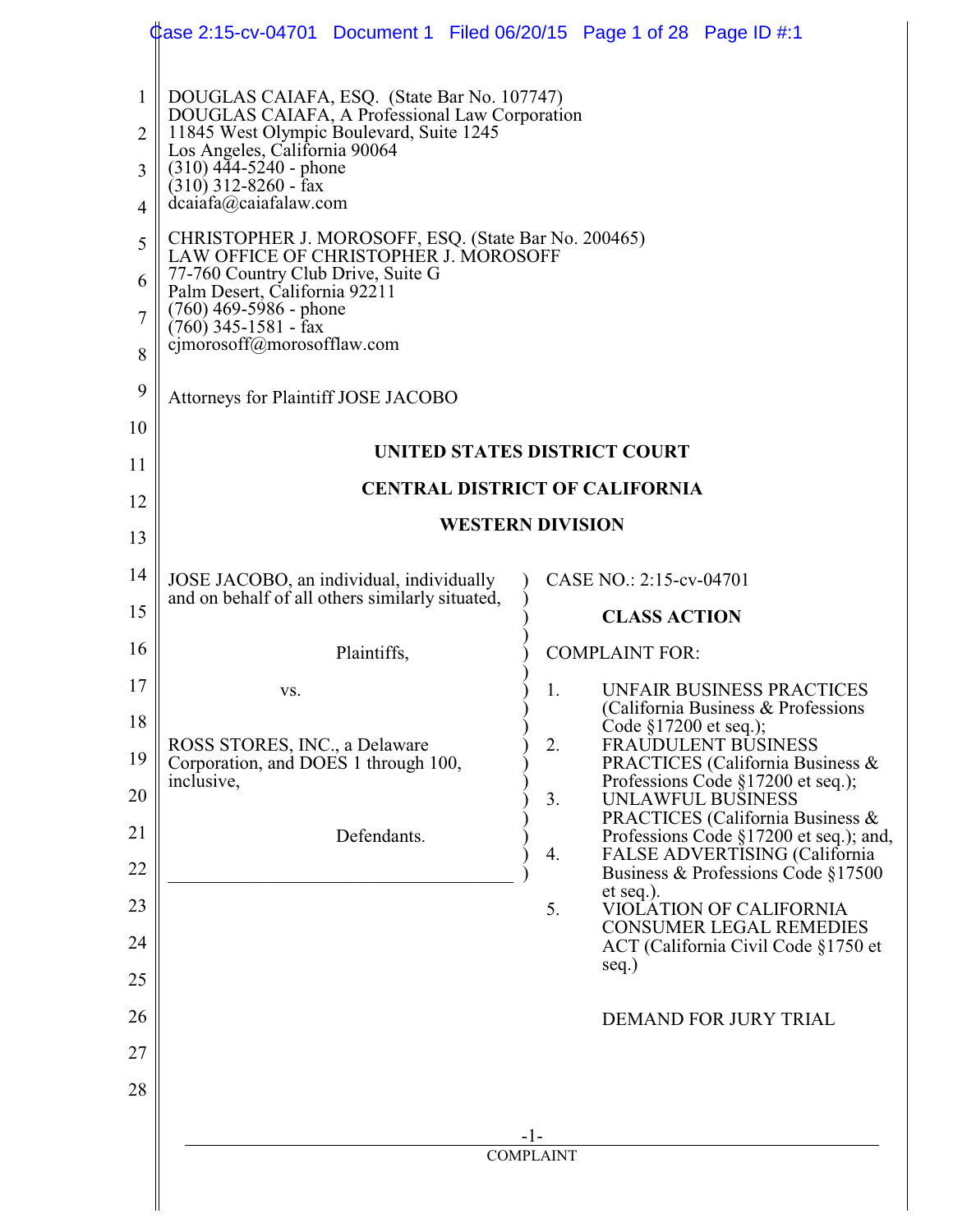| $\mathbf{1}$   | Comes now Plaintiff JOSE JACOBO ("JACOBO" or "Plaintiff"), individually and on                      |
|----------------|-----------------------------------------------------------------------------------------------------|
| $\overline{2}$ | behalf of all others similarly situated (collectively referred to as "Class Members"), and for      |
| 3              | causes of action against Defendants and each of them, based upon personal knowledge,                |
| $\overline{4}$ | information and belief, and investigation of his counsel, alleges as follows:                       |
| 5              | <b>JURISDICTION AND VENUE</b>                                                                       |
| 6              | This Court has jurisdiction over this action pursuant to 28 U.S.C. $\S$ 1332(d) (the Class<br>1.    |
| $\overline{7}$ | Action Fairness Act of 2005 ("CAFA")) because the amount in controversy exceeds the                 |
| 8              | value of \$5,000,000, exclusive of interest and costs, because the class consists of 100 or         |
| 9              | more putative Class Members, and because at least one putative Class Member is diverse              |
| 10             | from Defendant ROSS STORES, INC. ("ROSS" or "Defendant"), a Delaware                                |
| 11             | corporation with its principal place of business in Dublin, California.                             |
| 12             | This is a civil action brought under and pursuant to the California Business $\&$ Professions<br>2. |
| 13             | Code §17200, et seq. (the "UCL"), California Business & Professions Code §17500, et                 |
| 14             | seq. (the "FAL"), and the California Consumer Legal Remedies Act, California Civil                  |
| 15             | Code §1750, et seq. (the "CLRA").                                                                   |
| 16             | Venue is proper in the Western Division of the Central District of California because<br>3.         |
| 17             | Defendant transacts business, resides, or is found in this District, Plaintiff resides in Los       |
| 18             | Angeles County, California, and the transactions which form the basis of Plaintiff's                |
| 19             | claims against Defendant occurred in Los Angeles County, California, in the City of                 |
| 20             | Industry, and the city of La Puente.                                                                |
| 21             | The Central District of California has personal jurisdiction over the Defendant named in<br>4.      |
| 22             | this action because Defendant is a corporation or other business entity authorized to do            |
| 23             | business in the State of California and registered with the California Secretary of State to        |
| 24             | do sufficient business with sufficient minimum contacts in California, with its corporate           |
| 25             | headquarters and principal place of business in Dublin, California, and/or otherwise                |
| 26             | intentionally avails itself of the California market through the ownership and operation of         |
| 27             | approximately 240 retail stores within the State of California, such that the exercise of           |
| 28             | jurisdiction over Defendant by the California courts is consistent with traditional notions         |
|                |                                                                                                     |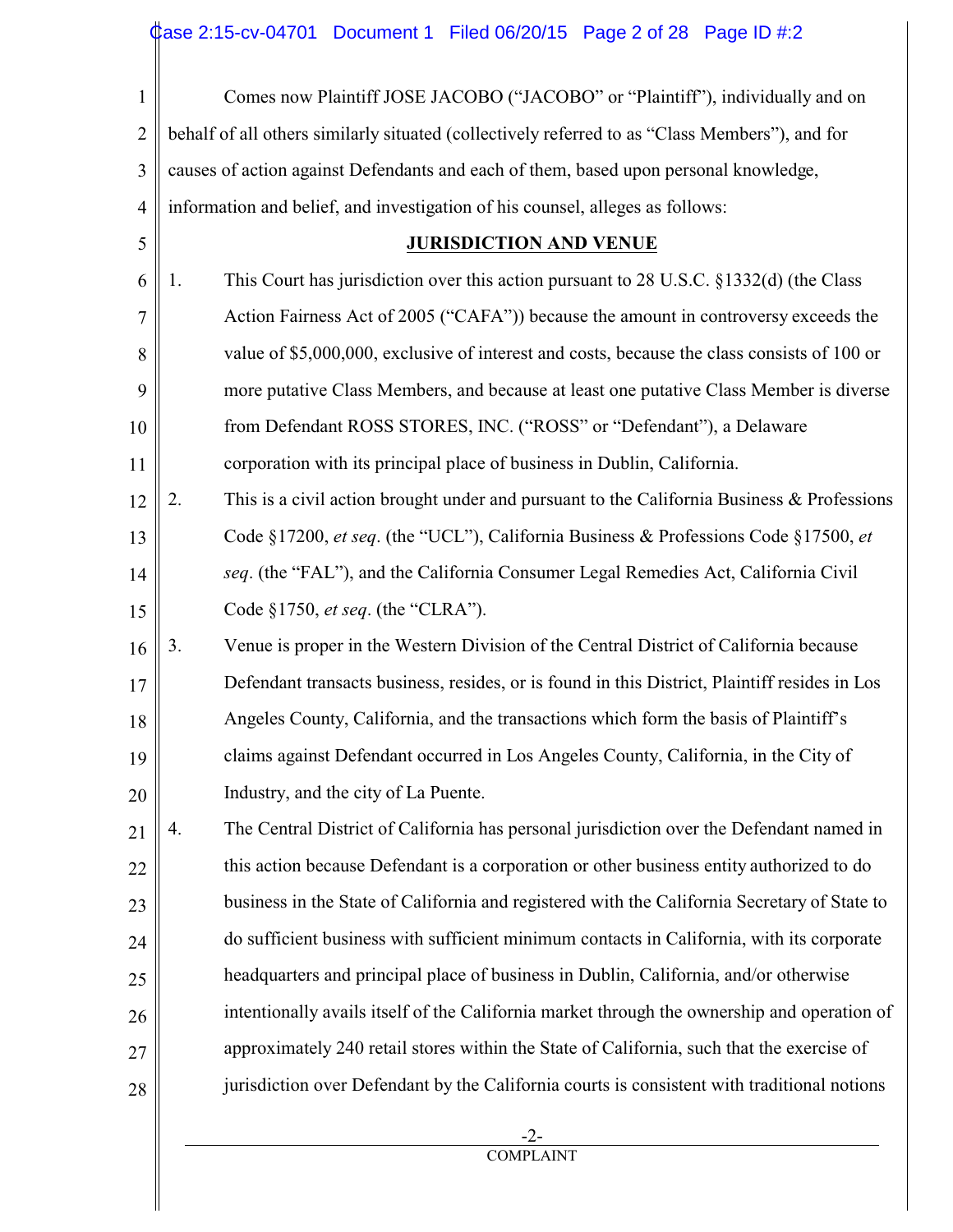of fair play and substantial justice.

1

5

15

2 3 4 5. The Defendant, ROSS, transacts business within the county of Los Angeles, and elsewhere throughout the State of California. The violations of law alleged herein have been carried out within the County of Los Angeles and throughout the State of California.

#### **INTRODUCTION**

6 7 8 9 10 11 12 13 14 6. This is a class action against Defendant, which owns and operates a chain of department stores in California known as Ross stores, for labeling the products it sells in its California stores with false and/or misleading comparative prices which purport to be prices charged by other merchants for the same products. In its direct marketing to consumers via price tags affixed to products sold in its stores, in-store advertising displays, print advertising, and/or via its internet website (www.rossstores.com), Defendant advertises, and/or has advertised throughout the period from June 20, 2011, to the present (the "Class Period"), false and/or misleading comparative prices and corresponding false discounts and/or savings for its apparel and other merchandise.

#### **PARTIES**

16 17 18 19 20 21 22 23 24 25 26 27 7. Plaintiff JOSE JACOBO (hereinafter "JACOBO" or "Plaintiff") is, and at all times relevant hereto has been, an individual and a resident of Los Angeles County, California. On over 10 occasions throughout the Class Period, Plaintiff purchased products from Defendant's La Puente and City of Industry Ross stores which were falsely and/or misleadingly labeled as being sold at other retailers for a specific, yet false and/or misleading, comparative price. The marked "Compare At" prices for the products which Plaintiff purchased from Defendant were not actual prices that other retailers sold those products for, as alleged more fully herein. Plaintiff purchased products from Defendant throughout the Class Period in reliance on Defendant's false and deceptive advertising, marketing and pricing schemes, which he would not otherwise have purchased absent Defendant's false advertising and pricing scheme, and Plaintiff has lost money and/or property and has been damaged as a result.

28

8. Plaintiff is informed and believes, and on that basis alleges, that Defendant ROSS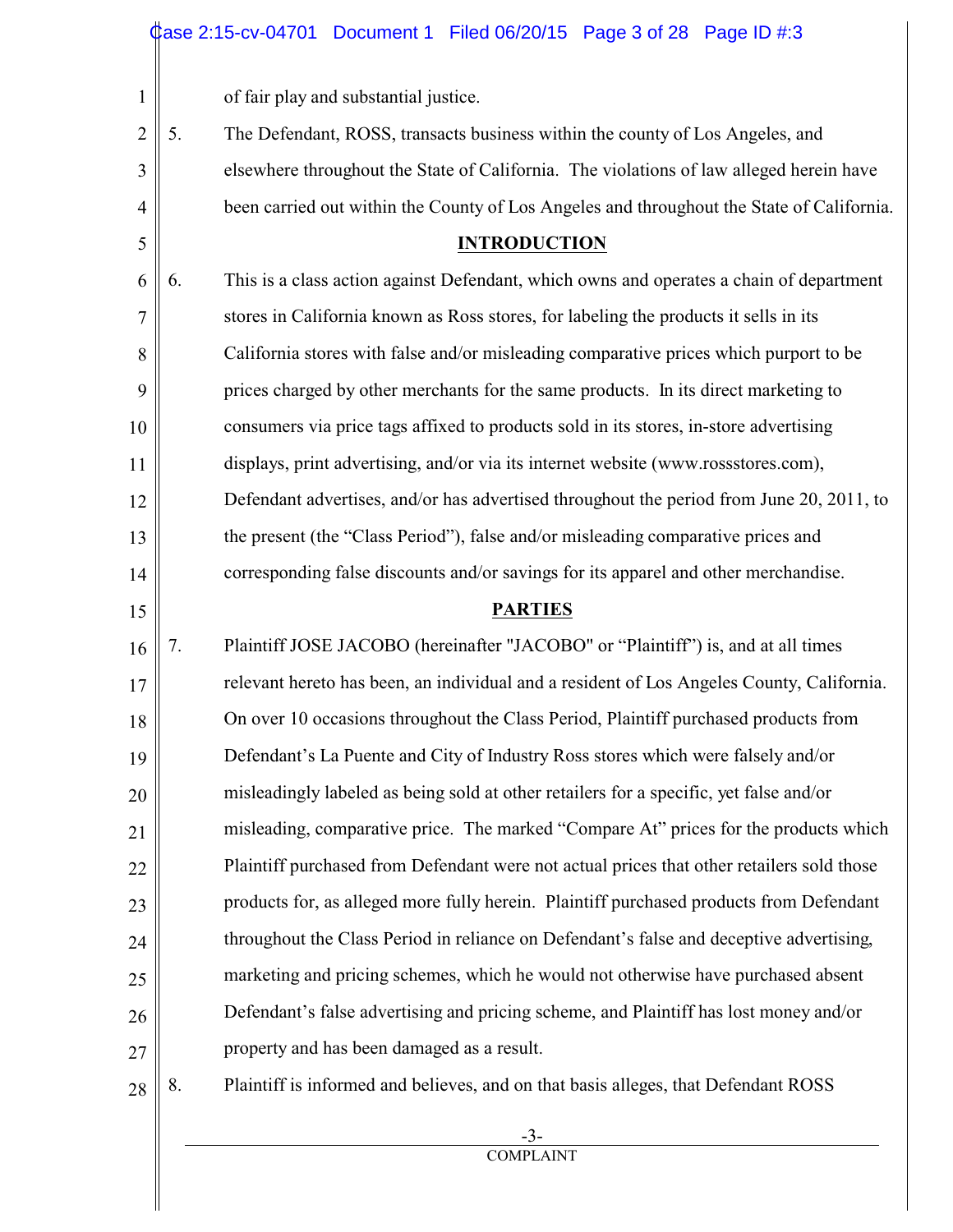| $\mathbf{1}$   |     | DEPARTMENT STORES, INC. (hereinafter "ROSS" or "Defendant") is a corporation,              |
|----------------|-----|--------------------------------------------------------------------------------------------|
| $\overline{2}$ |     | organized under the laws of the state of Delaware, which is licensed by the California     |
| 3              |     | Secretary of State to conduct business in the state of California, and which does conduct  |
| $\overline{4}$ |     | substantial business on a regular and continuous basis in the state of California.         |
| 5              |     | Defendant's principal place of business is in Dublin, California.                          |
| 6              | 9.  | The true names and capacities of the defendants named herein as DOES 1 through 100,        |
| $\overline{7}$ |     | inclusive, whether individual, corporate, associate or otherwise, are unknown to Plaintiff |
| 8              |     | who therefore sues such defendants under fictitious names. Plaintiff is informed and       |
| 9              |     | believes, and on that basis alleges, that these defendants, DOES 1 through 100, are in     |
| 10             |     | some manner or capacity, and to some degree, legally responsible and liable for the        |
| 11             |     | damages of which Plaintiff complains. Plaintiff will seek leave of Court to amend this     |
| 12             |     | Complaint to set forth the true names and capacities of all fictitiously-named defendants  |
| 13             |     | within a reasonable time after they become known.                                          |
| 14             |     | <b>FACTUAL ALLEGATIONS</b>                                                                 |
| 15             | 10. | Defendant owns and operates approximately 240 Ross stores throughout the state of          |
| 16             |     | California.                                                                                |
| 17             | 11. | Unless otherwise stated, on each and every day throughout the Class Period Defendant       |
| 18             |     | committed each and every act alleged in paragraphs 12 through 66.                          |
| 19             | 12. | During the Class Period Defendant routinely and systematically made untrue and             |
| 20             |     | misleading comparative advertising claims about the prices of its products.                |
| 21             | 13. | Defendant compared the prices of its products, labeled as the "Ross Price," with prices    |
| 22             |     | supposedly charged by other merchants for the same products. Defendant labeled those       |
| 23             |     | comparative prices as the "Compare At" prices for those products.                          |
| 24             | 14. | However, in advertising the "Compare At" price for a product, Defendant was not            |
| 25             |     | actually presenting the prevailing market price for that product, i.e. the price at which  |
|                |     |                                                                                            |
| 26             |     | other merchants were selling the identical product. Rather, Defendant used vague and       |
| 27             |     | misleading measures to inflate the comparative prices, and thus artificially increase the  |
| 28             |     | discounts it claimed to be offering consumers.                                             |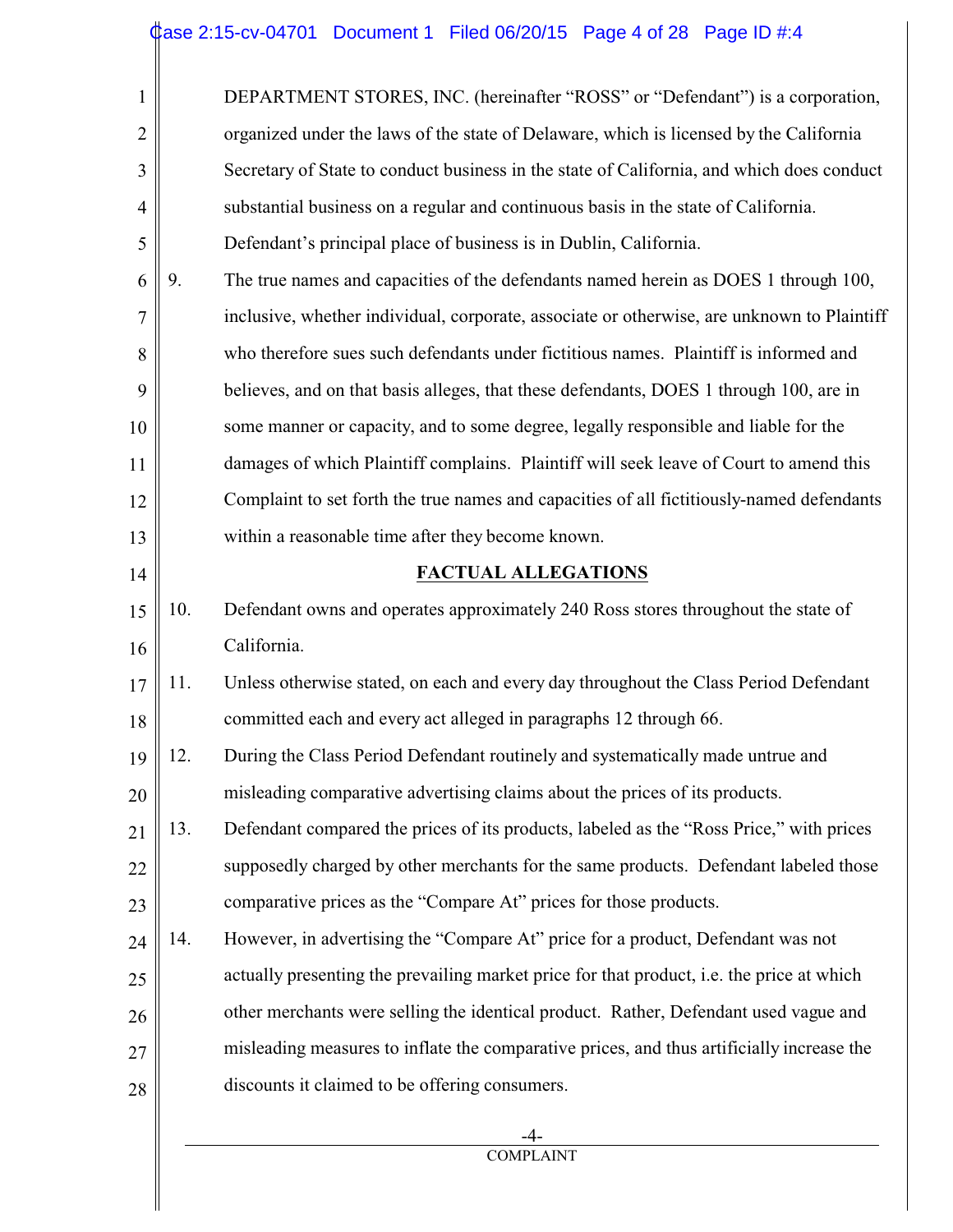#### ase 2:15-cv-04701 Document 1 Filed 06/20/15 Page 5 of 28 Page ID  $\#$ :5

6 15. Though the price tags on Defendant's products simply present a "Compare At" price to the consumer to compare to the significantly lower "Ross Price," with no other definition or explanation of what the "Compare At" price is, embedded on its internet website and found only by actually logging on to Defendant's website, and finding and following a hyperlink at the bottom of its website, Defendant admits that its comparative prices may not actually be prices at which identical items ever sold anywhere, but may instead be prices of "similar" products, or prices of products with "similar styles."

16. The following pictures are examples of Defendant's comparative pricing scheme:



1

2

3

4

5

7

8

9

10

11

12

13

14

15

16

17

18

19

20

21

22

23

24

25

26

27

28



17. Though Defendant provides no explanation to consumers on its price tags of what the "Compare At" price is, deeply embedded on its internet website Defendant provides the following vague explanation of possible alternative definitions:

# **Compare at Pricing**

We want you to shop with more information, so many of our products include a comparison price. The comparison price represents a recent documented selling price of the same or similar product in full-price department stores or specialty stores. Where identical products are not available we may compare to similar products and styles. Prices charged for the compared to products may change over time, but our goal is to provide you with a useful comparison point of what you may have paid in a competitive store, so you can be sure you are getting a great bargain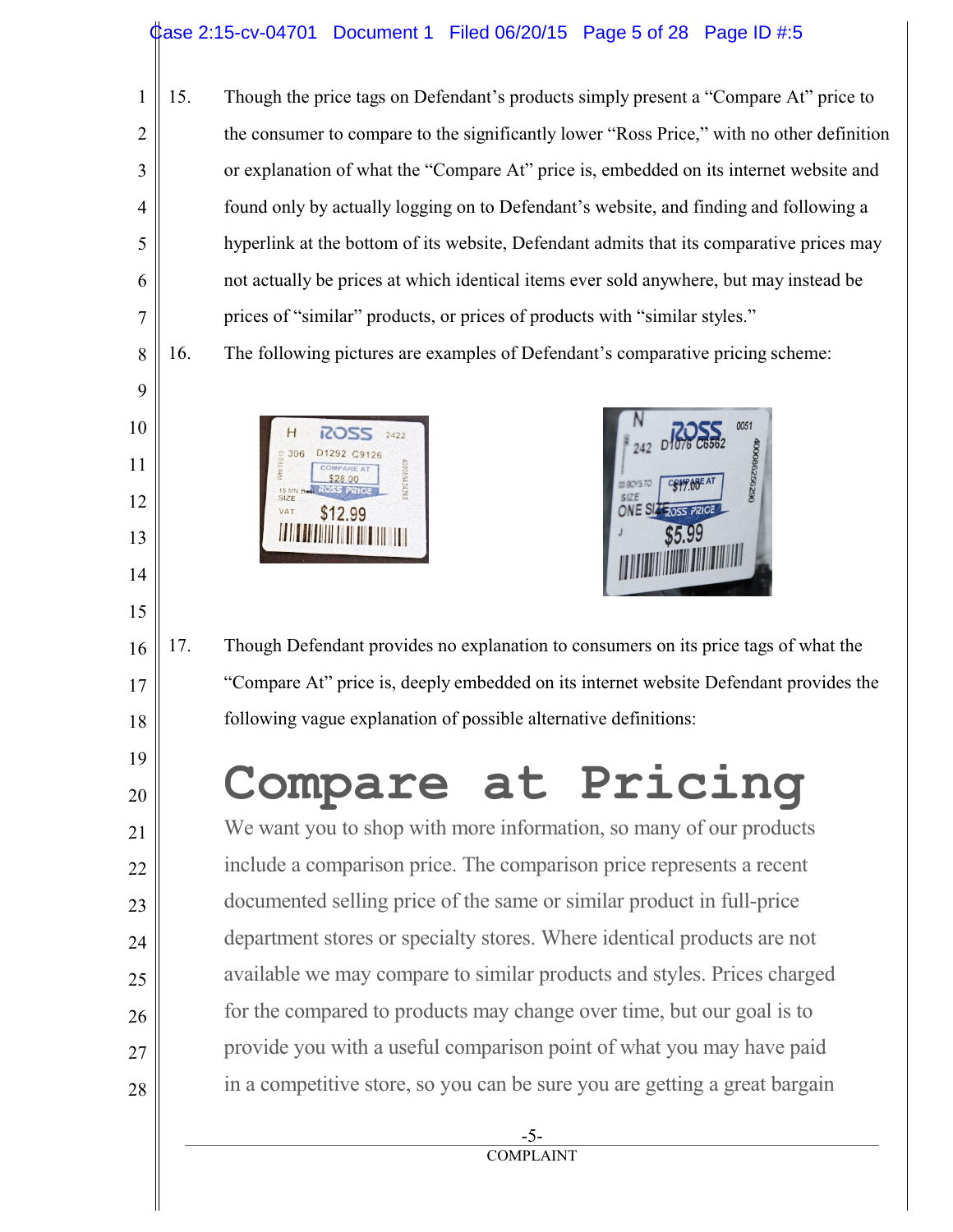1

| $\overline{2}$ |     |                                                                                            |
|----------------|-----|--------------------------------------------------------------------------------------------|
| 3              | 18. | Defendant's explanation of its "Compare At Pricing" was not placed on the price tag        |
| $\overline{4}$ |     | which displayed the "Compare At" price. Consumers would have had to log on to              |
| 5              |     | Defendant's website and follow a hyperlink located at the bottom of Defendant's website    |
| 6              |     | to access Defendant's explanation of its "Compare At Pricing."                             |
| $\overline{7}$ | 19. | The Federal Trade Commission has noted in its publication, "Dot-Com Disclosures:           |
| 8              |     | Information About Online Advertising":                                                     |
| 9              |     | "With hyperlinks, additional information, including disclosures, might be placed           |
| 10             |     | on a Web page entirely separate from the relevant claim. Disclosures that are an           |
| 11             |     | integral part of a claim or inseparable from it, however, should be placed on the          |
| 12             |     | same page and immediately next to the claim. In these situations, the claim and            |
| 13             |     | the disclosure should be read at the same time, without referring the consumer             |
| 14             |     | somewhere else to obtain the disclosure. This is particularly true for cost                |
| 15             |     | information or certain health and safety disclosures."                                     |
| 16             |     | Page 7.                                                                                    |
| 17             | 20. | Critically, the hyperlink to Defendant's explanation of its "Compare At Pricing" was not   |
| 18             |     | visible to its customers, including Plaintiff, on or even near the advertised "Compare At" |
| 19             |     | price. Defendant's "Compare At" prices are, and have been, listed directly on the price    |
| 20             |     | tag of each item sold by Defendant at its California Ross stores throughout the Class      |
| 21             |     | Period. The hyperlink to its explanation of its "Compare At Pricing," on the other hand    |
|                |     |                                                                                            |

| 22 |     | is, and has been, only accessible to consumers from the bottom of Defendant's internet     |
|----|-----|--------------------------------------------------------------------------------------------|
| 23 |     | website. Thus, Defendant's explanation of its "Compare At Pricing" is disclosed to         |
| 24 |     | consumers only if the consumer logs onto the internet, finds Defendant's internet website, |
| 25 |     | navigates to the bottom of Defendant's website, and then clicks the "Compare At Pricing"   |
| 26 |     | hyperlink located at the bottom of Defendant's internet web page along with other          |
| 27 |     | hyperlinks for such things as Defendant's "privacy policy" and website "terms of use."     |
| 28 | 21, | The typical consumer who did not suspect that Defendant was using its own definition of    |
|    |     |                                                                                            |

 -6- **COMPLAINT**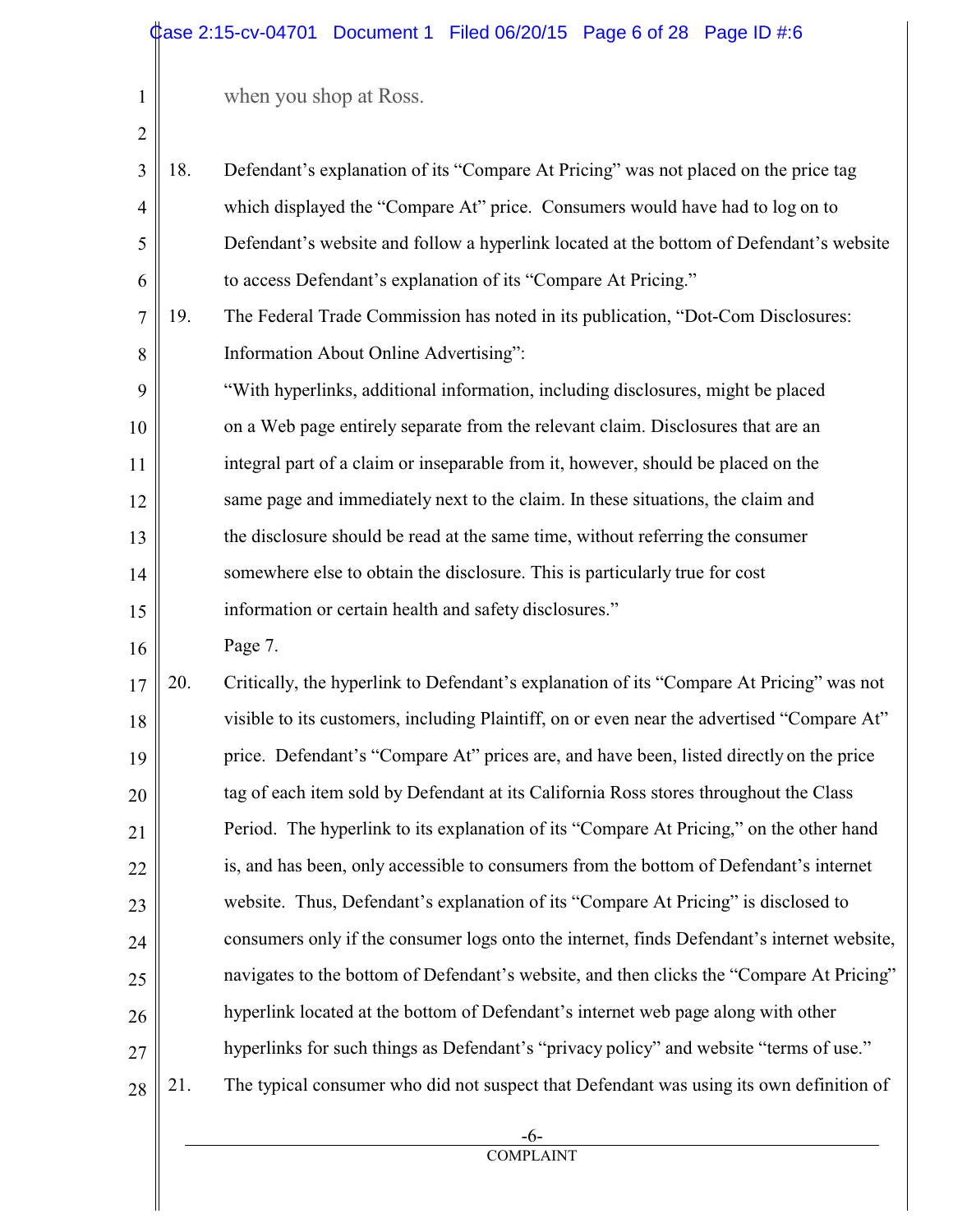#### Case 2:15-cv-04701 Document 1 Filed 06/20/15 Page 7 of 28 Page ID #:7

| $\mathbf{1}$   |     | "Compare At" pricing, and therefore did not postpone his or her purchase to log onto       |
|----------------|-----|--------------------------------------------------------------------------------------------|
| $\overline{2}$ |     | Defendant's internet website and search for an explanation of Defendant's "Compare At"     |
| $\mathfrak{Z}$ |     | prices, would never encounter Defendant's explanation of its "Compare At Pricing."         |
| $\overline{4}$ | 22. | Defendant's explanation of its "Compare At Pricing" is an integral part of, and/or         |
| 5              |     | inseparable from, its "Compare At" prices. Therefore, Defendant's explanation of its       |
| 6              |     | "Compare At Pricing" should be, and should have been, placed on, or immediately next       |
| 7              |     | to, the same price tag on which its "Compare At" price was listed.                         |
| 8              | 23. | Defendant did not permit its customers, including Plaintiff, to view its claimed "Compare" |
| 9              |     | At" price and read its explanation of its "Compare At Pricing" at the same time. Further,  |
| 10             |     | Defendant does not, and did not, even refer its customers, including Plaintiff, to its     |
| 11             |     | explanation of its "Compare At Pricing" on its internet website.                           |
| 12             | 24. | The Federal Trade Commission has made it clear that such purported disclosures do not      |
| 13             |     | even come close to being adequate:                                                         |
| 14             |     | "In reviewing their online ads, advertisers should adopt the perspective of a              |
| 15             |     | reasonable consumer. They should assume that consumers don't read an entire                |
| 16             |     | Web site, just as they don't read every word on a printed page. In addition, it is         |
| 17             |     | important to advertisers to draw attention to the disclosure. Making the disclosure        |
| 18             |     | available somewhere in the ad so that the consumers who are looking for the                |
| 19             |     | information might find it doesn't meet the clear and conspicuous standard."                |
| 20             |     | Page 4.                                                                                    |
| 21             | 25. | At the point where the "Compare At" price was presented to consumers (i.e., on the price   |
| 22             |     | tag), Defendant did not draw attention to, or even mention, its explanation of its         |
| 23             |     | "Compare At Pricing."                                                                      |
| 24             | 26. | Even if Defendant's explanation of its "Compare At Pricing" could be considered to be a    |
| 25             |     | disclosure of its pricing practices, those disclosures were hidden, illusory, and to the   |
| 26             |     | extent that they could be understood at all, so contrary to the standard definition of the |
| 27             |     | term "Compare At" pricing that Defendant's representations concerning its "Compare At      |
| 28             |     | Pricing" remained untrue, deceptive, and/or misleading.                                    |
|                |     |                                                                                            |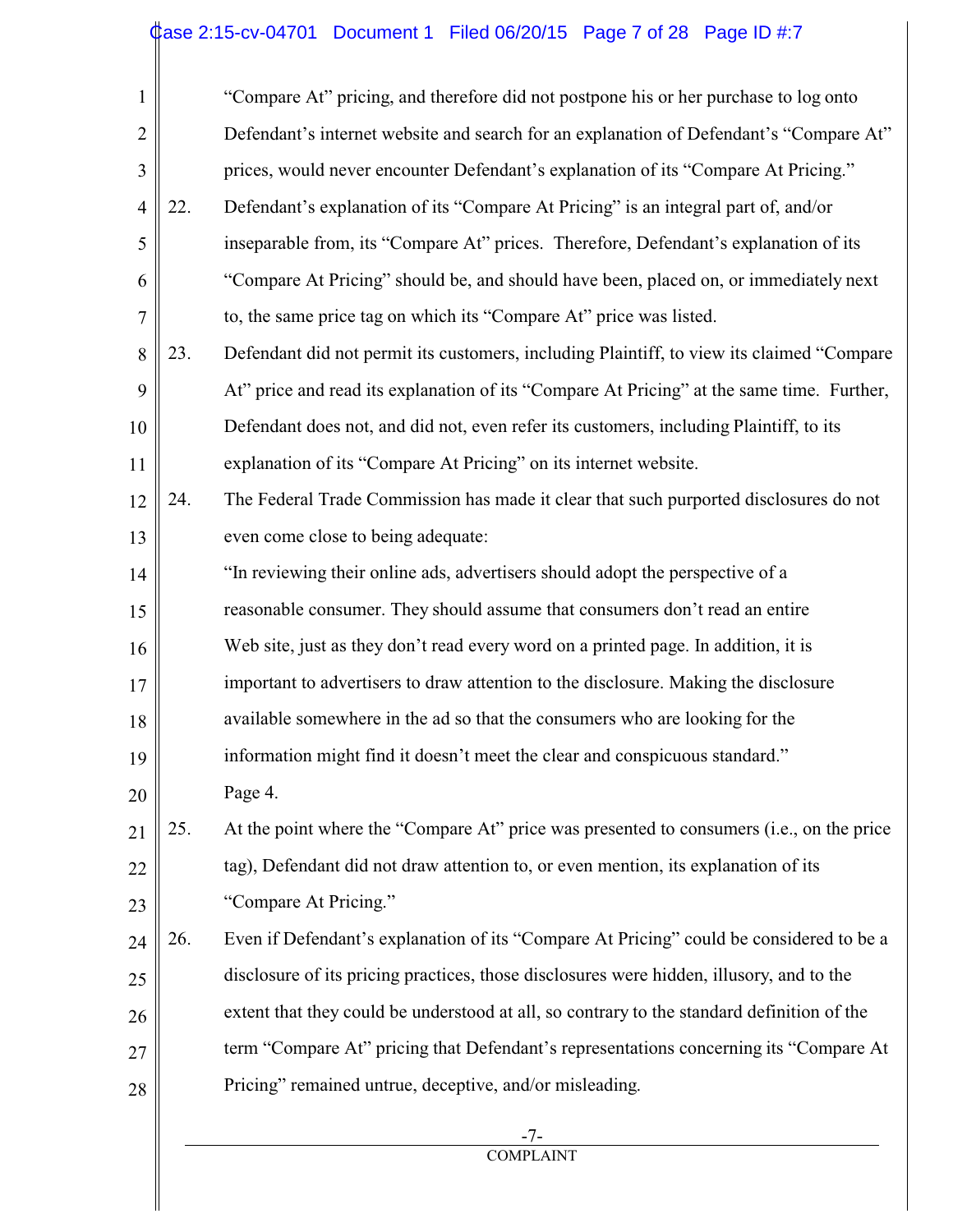#### Case 2:15-cv-04701 Document 1 Filed 06/20/15 Page 8 of 28 Page ID #:8

1 2 3 4 5 6 7 27. The price tags placed by Defendant on the products it sells to consumers in its California Ross stores include, and have included, that price at which Defendant offered the particular product to consumers - called the "Ross Price." The price tags also include, and have included, a different, and higher price representing the price at which other merchants supposedly sell the same product - called the "Compare At" price. The Compare At price, however, is, and has been throughout the Class Period, false and/or misleading.

8 9 10 11 28. This depiction of prices falsely represented to consumers that the "Compare At" price was the price at which the product typically sold in the marketplace, from which Defendant offered a discount, with the purported discounted price represented as the "Ross Price."

12 13 14 15 16 17 29. Plaintiff is informed and believes, and on that basis alleges, that even if and when a comparison price may have represented an actual "recent documented selling price" of the same product (as opposed to the supposed price of a "similar" product, or a product with a similar style), Defendant chose the highest price at which the product was selling in the marketplace, and presented that price to consumers as the "Compare At" price for that product.

18 19 20 21 22 23 24 25 26 27 30. Plaintiff is informed and believes, and on that basis alleges, that Defendant's untrue and misleading representations accompanied virtually every product sold in its California stores throughout the Class Period, and that Defendant is still making such untrue and misleading comparative claims for many of the products in its California Ross stores. 31. Defendant represents itself as "the nation's largest off-price retail chain," and a seller of discounted products and/or products sold as part of liquidations of inventory by manufacturers or vendors. Defendant represents to consumers that they can purchase name band products at "20-60% off department store prices every day." Defendant further represents to consumers that they can purchase "quality department and specialty store brands at extraordinary savings a.k.a. bargains."

28 32. Defendant represents to consumers that it is in a unique position to offer these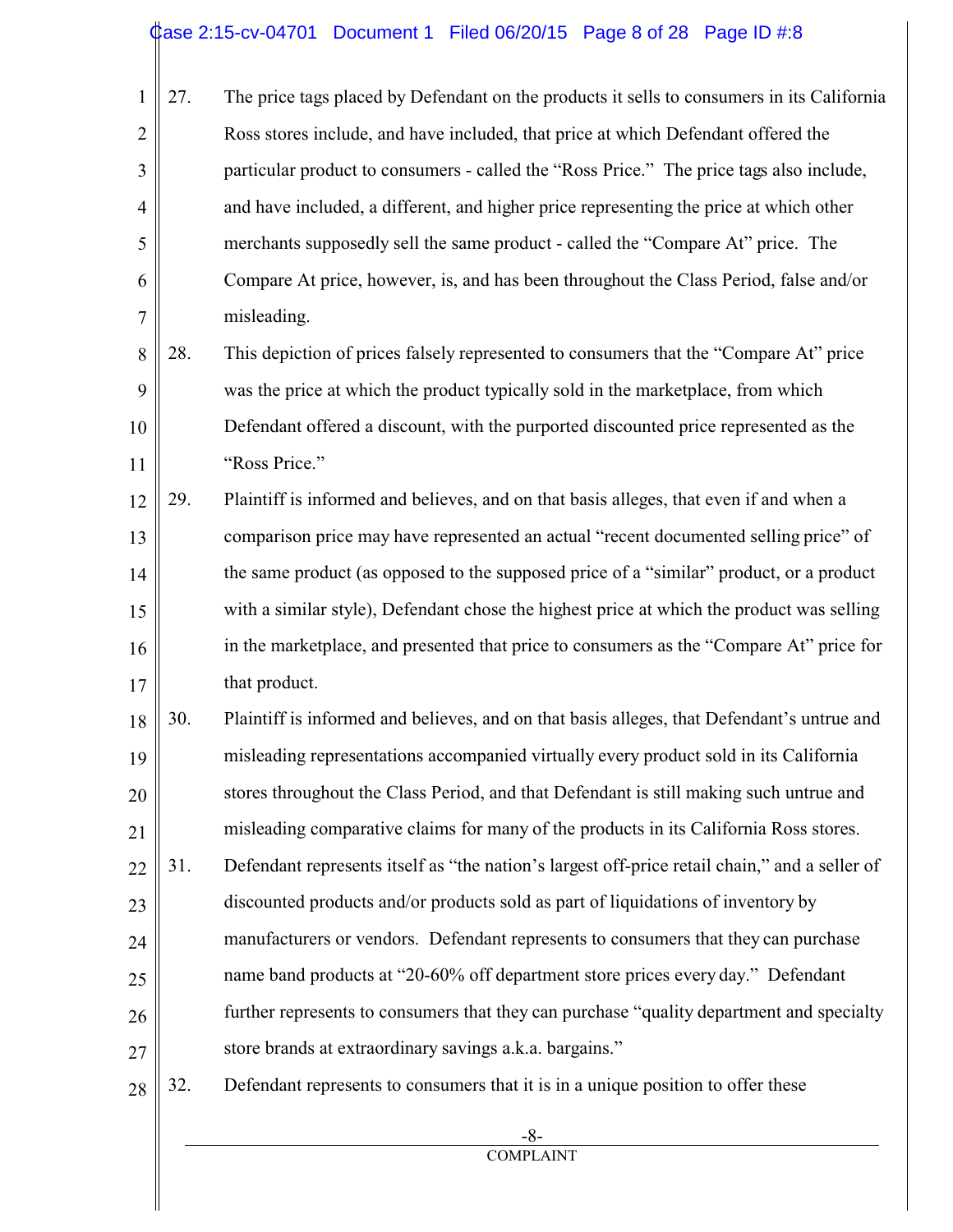#### Case 2:15-cv-04701 Document 1 Filed 06/20/15 Page 9 of 28 Page ID #:9

| $\mathbf{1}$   |     | extraordinary savings and bargains because of its size and because it is "savvy."             |
|----------------|-----|-----------------------------------------------------------------------------------------------|
| $\mathbf{2}$   | 33. | Defendant has routinely and systematically made untrue and misleading comparative             |
| 3              |     | advertising claims about the prices which other merchants charge for the identical            |
| $\overline{4}$ |     | products offered by Defendant.                                                                |
| 5              | 34. | Plaintiff is informed and believes, and on that basis alleges, that often Defendant has not   |
| 6              |     | determined or verified the prices other merchants charge for the identical products it sells. |
| 7              |     | Rather, Defendant has used various misleading methods to make up its own "straw-man"          |
| 8              |     | prices which it claims other merchants charge for those products, and then claims that its    |
| 9              |     | own prices are significantly lower than those "Compare At" prices.                            |
| 10             | 35. | Plaintiff is informed and believes, and on that basis alleges, that Defendant has advertised  |
| 11             |     | comparative prices which do not exist.                                                        |
| 12             | 36. | Plaintiff is informed and believes, and on that basis alleges, that Defendant has made up     |
| 13             |     | prices supposedly charged by other merchants.                                                 |
| 14             | 37. | Defendant knew or should have known that its representations concerning other                 |
| 15             |     | merchants' prices for identical products were untrue and/or misleading.                       |
| 16             | 38. | Defendant's representations were likely to mislead consumers into believing that              |
| 17             |     | Defendant's prices were significantly lower than the prices offered by other merchants for    |
| 18             |     | the identical products, and that consumers would enjoy significant savings by purchasing      |
| 19             |     | those products from Defendant instead of from other merchants.                                |
| 20             | 39. | Defendant's false and/or misleading comparative pricing representations made it more          |
| 21             |     | likely that consumers would purchase particular products from Defendant. For some             |
| 22             |     | products, Defendant's misleading claims of a huge discount were likely to persuade            |
| 23             |     | consumers who were not inclined to purchase the product at all to buy it from Defendant       |
| 24             |     | solely because they were misled into believing that they were getting an unusually good       |
| 25             |     | deal.                                                                                         |
| 26             | 40. | Defendant's misrepresentations about its pricing were likely to mislead consumers into        |
| 27             |     | believing that Defendant's prices would always be significantly lower than the prices         |
| 28             |     | offered by other merchants for the identical products. Such misrepresentations were           |
|                |     | $-9-$                                                                                         |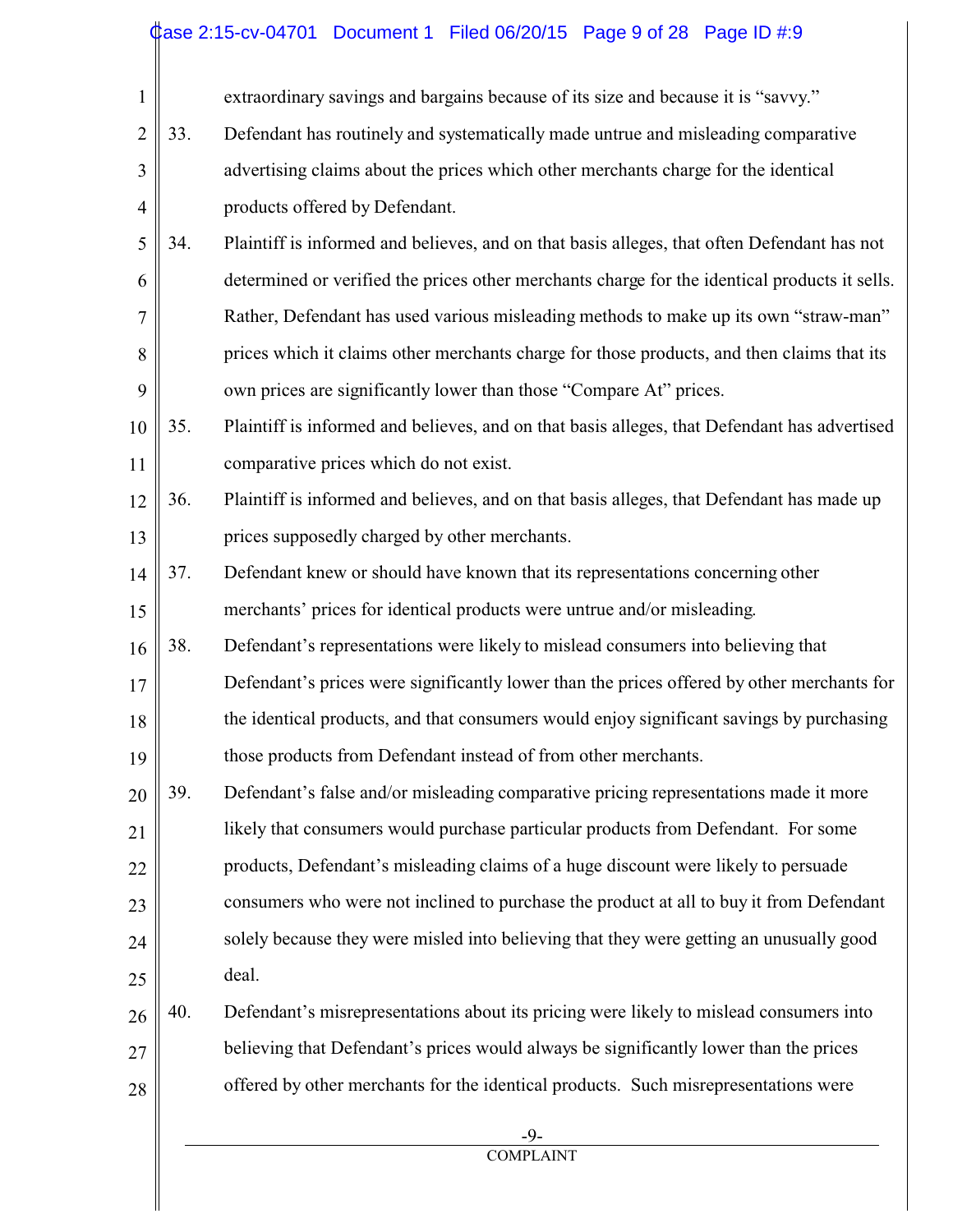1

2

likely to discourage consumers from making the effort to search elsewhere for lower prices.

3 4 5 6 7 8 9 41. Defendant misrepresented the existence, nature and amount of price discounts by purporting to offer specific dollar discounts from expressly referenced comparative prices, which were misrepresented as "Compare At" prices. These purported discounts were false, however, because the referenced comparative prices were fabricated and did not represent true comparative prices for identical products sold by other merchants. Furthermore, the advertised "Compare At" prices were not the prevailing market retail prices for the products sold by Defendant.

10 11 12 13 14 42. Plaintiff is informed and believes, and on that basis alleges, that the alleged comparative prices affixed to each item at Defendant's California Ross stores at all relevant times throughout the Class Period were false prices and not true prices that other merchants had sold any such item for at any time during the time that such item was marked with the alleged "Compare At" price.

- 15 16 17 18 19 43. Defendant has engaged in a company-wide, pervasive and continuous campaign of falsely claiming that each of its products has sold at a far higher price by other merchants in order to induce Plaintiff and all Class Member to purchase merchandise at a purportedly marked-down "Ross Price." Because such practices are misleading, yet effective, California law prohibits them.
- 20 21 22 23 24 25 26 27 28 44. Plaintiff is informed and believes, and on that basis alleges, that Defendant's false comparative price advertising scheme, disseminated to California consumers via representations on price tags, as well as in-store advertising, print advertising, and/or internet advertising, has been rampant throughout California as part of a massive, yearslong, pervasive campaign and has been consistent across all of Defendant's apparel and other merchandise at all of its Ross stores throughout California. For example, Defendant's pricing scheme has throughout the Class Period been prominently displayed directly on the price tag of each item sold, with express references to alleged comparative retail prices that have never existed and/or do not, and/or did not then, currently constitute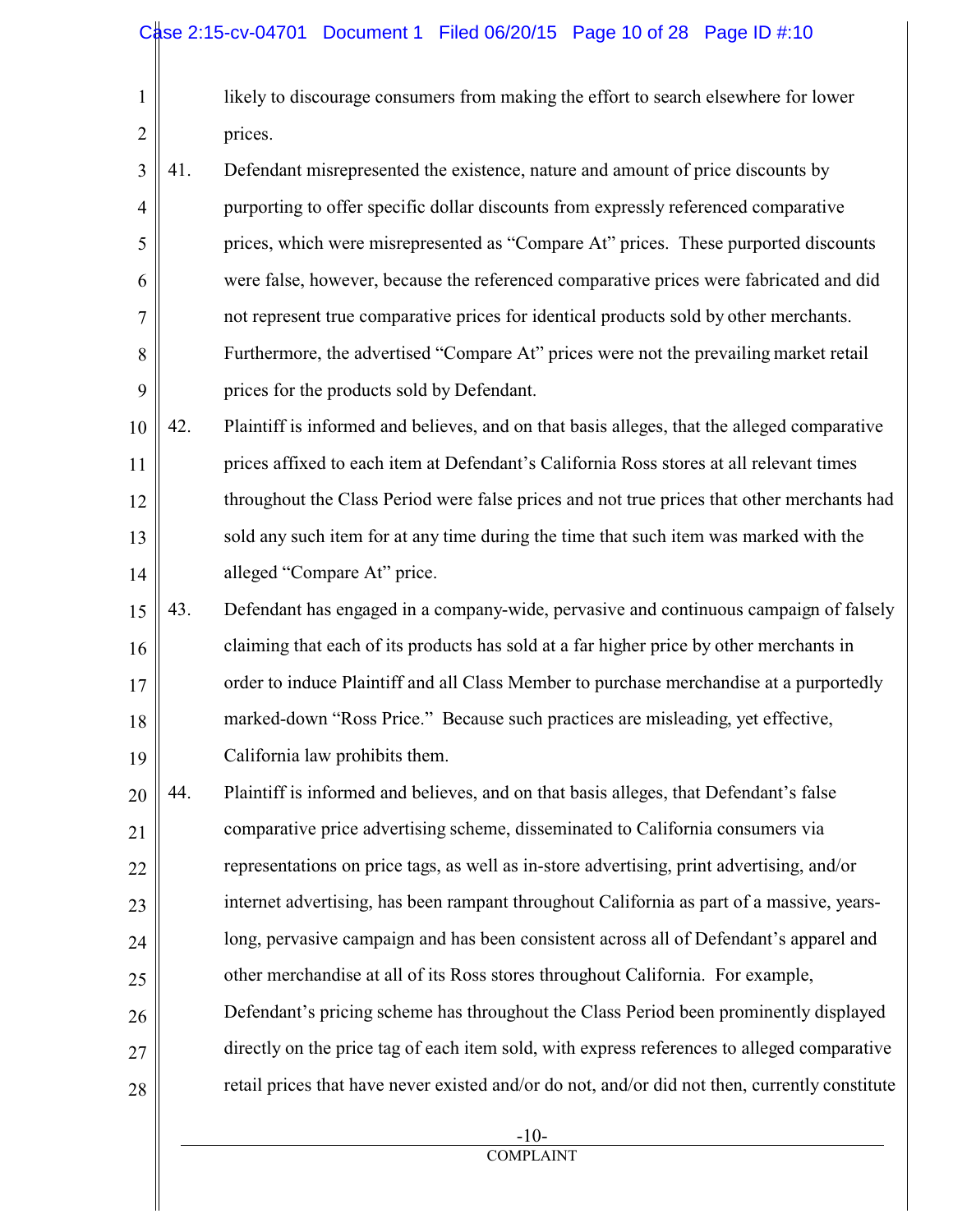## Case 2:15-cv-04701 Document 1 Filed 06/20/15 Page 11 of 28 Page ID #:11

| $\mathbf{1}$   |     | the prevailing market retail prices for such apparel and/or other merchandise.              |
|----------------|-----|---------------------------------------------------------------------------------------------|
| $\overline{2}$ | 45. | Plaintiff is informed and believes and on that basis alleges that tens of thousands, if not |
| 3              |     | hundreds of thousands, of California consumers have been victims of Defendant's             |
| $\overline{4}$ |     | deceptive, misleading and unlawful pricing scheme.                                          |
| 5              | 46. | Defendant knows and has known, should reasonably know, or should have known, that its       |
| 6              |     | comparative price advertising scheme is, and has been, false, deceptive, misleading,        |
| $\overline{7}$ |     | unfair and/or unlawful under California law.                                                |
| 8              | 47. | Defendant has fraudulently concealed from, and intentionally failed to disclose to,         |
| 9              |     | Plaintiff and other Class Members the truth about its alleged comparative prices.           |
| 10             | 48. | At all times relevant herein, Defendant has been under a duty to Plaintiff and all other    |
| 11             |     | Class Members to disclose the truth about its alleged "Compare At" prices.                  |
| 12             | 49. | The facts that Defendant misrepresented and/or failed to disclose are material facts that a |
| 13             |     | reasonable person would have considered material; i.e., facts that would contribute to a    |
| 14             |     | reasonable person's decision to purchase apparel and/or other merchandise offered for       |
| 15             |     | sale by Defendant. Defendant's false representations of discounts from false comparative    |
| 16             |     | prices, and false representations of purported savings, discounts and/or bargains, are      |
| 17             |     | objectively material to the reasonable consumer, and therefore reliance upon such           |
| 18             |     | representations may be presumed as a matter of law.                                         |
| 19             | 50. | Plaintiff relied upon such false representations of discounts from Defendant's alleged      |
| 20             |     | "Compare At" prices and false representations of purported savings, discounts and           |
| 21             |     | bargains when purchasing apparel and other merchandise from Defendant's Ross stores in      |
| 22             |     | La Puente and City of Industry, California.                                                 |
| 23             | 51. | Plaintiff and all other Class Members reasonably and justifiably acted and relied to their  |
| 24             |     | detriment on Defendant's failure to disclose, and concealment of, the truth about           |
| 25             |     | Defendant's false comparative price advertising scheme in purchasing apparel and other      |
| 26             |     | merchandise at Defendant's Ross stores throughout California.                               |
| 27             | 52. | Defendant intentionally concealed and failed to disclose the truth about its                |
| 28             |     | misrepresentations and false comparative price advertising scheme for the purpose of        |
|                |     | $-11-$                                                                                      |
|                |     | <b>COMPLAINT</b>                                                                            |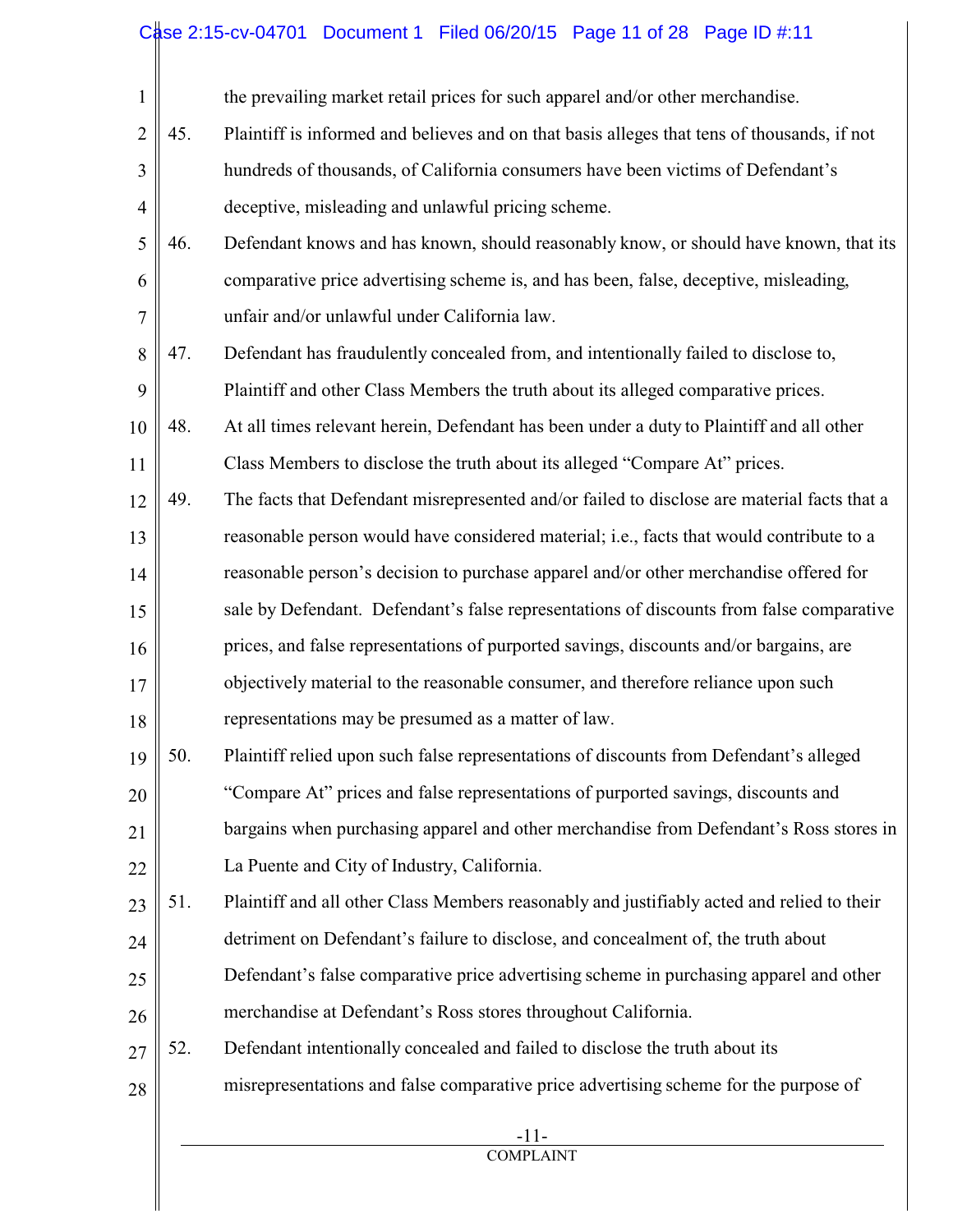#### Case 2:15-cv-04701 Document 1 Filed 06/20/15 Page 12 of 28 Page ID #:12

| $\mathbf{1}$   |     | inducing Plaintiff and others similarly situated to purchase apparel and other merchandise  |
|----------------|-----|---------------------------------------------------------------------------------------------|
| $\overline{2}$ |     | at each of Defendant's Ross stores throughout California.                                   |
| 3              | 53. | Through its false and deceptive marketing, advertising and pricing scheme, Defendant has    |
| $\overline{4}$ |     | violated, and continues to violate, California law which prohibits advertising goods for    |
| 5              |     | sale at a discount when compared to false prices at which other merchants purportedly       |
| 6              |     | sell the goods at, and prohibits misleading statements about the existence and amount of    |
| 7              |     | comparative prices. Specifically, Defendant has violated, and continues to violate, the     |
| 8              |     | UCL, the FAL, the CLRA, and the Federal Trade Commission Act ("FTCA"), which                |
| 9              |     | prohibits "unfair or deceptive acts or practices in or affecting commerce" (15 U.S.C.       |
| 10             |     | $\S45(a)(1)$ , and specifically prohibits false advertisements (15 U.S.C. $\S52(a)$ ).      |
| 11             | 54. | Under the FTCA, advertising must be truthful and non-deceptive, advertisers such as         |
| 12             |     | Defendant must have evidence to back up their claims, and advertisements cannot be          |
| 13             |     | unfair. An advertisement is deceptive, according to the FTC, if it contains a misstatement  |
| 14             |     | or omits information that is likely to mislead consumers acting reasonably under the        |
| 15             |     | circumstances, and the statement or omitted information is material - that is, important to |
| 16             |     | a consumer's decision to buy or use the product.                                            |
| 17             | 55. | The Federal Trade Commission "Guides Against Deceptive Pricing" ("FTC Guides")              |
| 18             |     | states:                                                                                     |
| 19             |     | "Typically, a list price is a price at which articles are sold, if not everywhere, then     |
| 20             |     | at least in the principal retail outlets which do not conduct their business on a           |
| 21             |     | discount basis. It will not be deemed fictitious if it is the price at which substantial    |
| 22             |     | (that is, not isolated or insignificant) sales are made in the advertiser's trade area      |
| 23             |     | (the area in which he does business). Conversely, if the list price is significantly in     |
| 24             |     | excess of the highest price at which substantial sales in the trade area are made,          |
| 25             |     | there is a clear and serious danger of the consumer being misled by an advertised           |
| 26             |     | reduction from this price."                                                                 |
| 27             | 56. | A reasonable consumer would interpret a "Compare At" price as the price at which a          |
| 28             |     | substantial number of vendors are selling the identical product.                            |
|                |     |                                                                                             |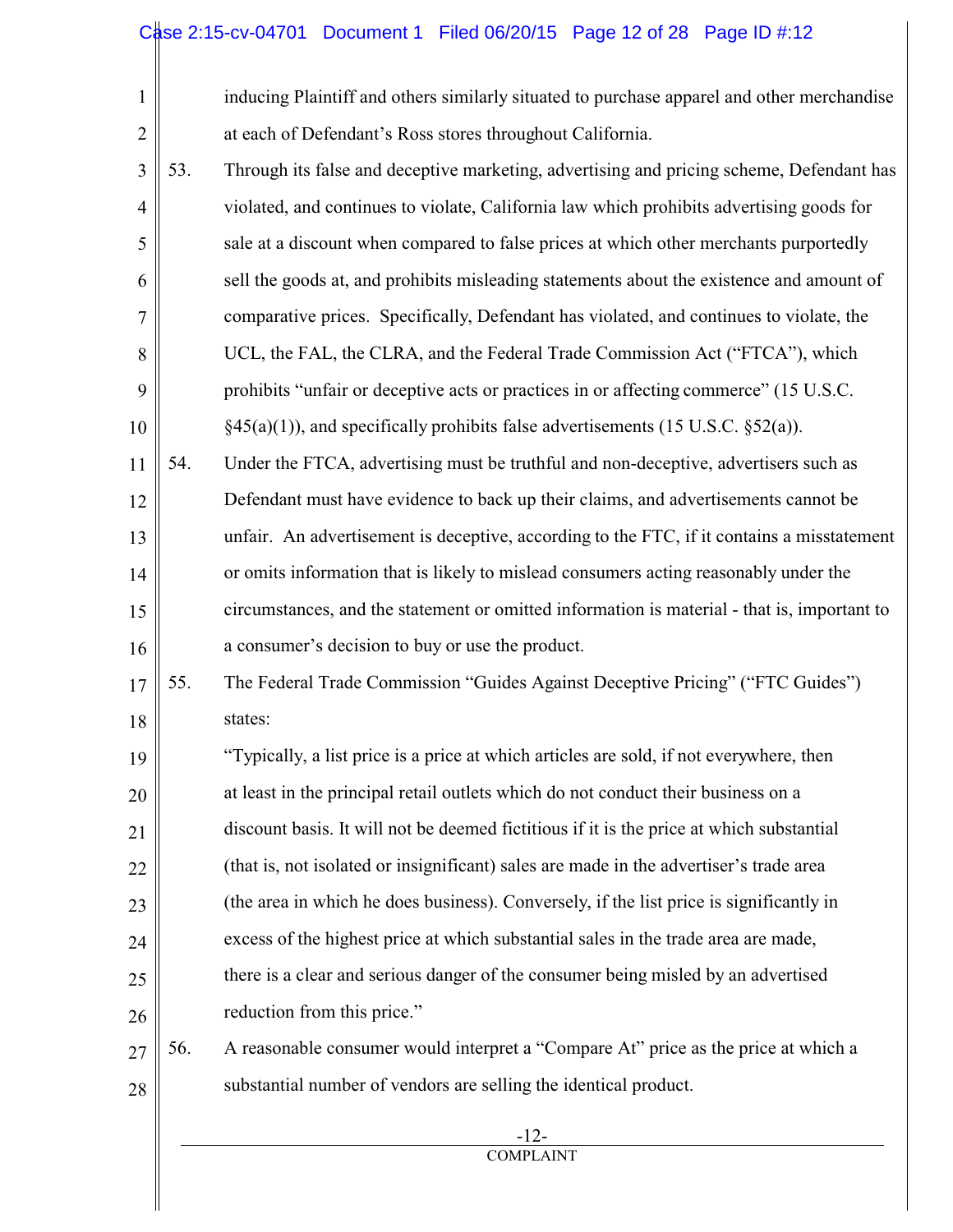1 | 57. The FTC Guides further state:

| $\mathbf{2}$   |     | "Whenever an advertiser represents that he is selling below the prices being                |
|----------------|-----|---------------------------------------------------------------------------------------------|
| 3              |     | charged in his area for a particular article, he should be reasonably certain that the      |
| $\overline{4}$ |     | higher price he advertises does not appreciably exceed the price at which                   |
| 5              |     | substantial sales of the article are being made in the area $-$ that is, a sufficient       |
| 6              |     | number of sales so that a consumer would consider a reduction from the price to             |
| $\overline{7}$ |     | represent a genuine bargain or saving."                                                     |
| $8\,$          |     | 16 Code of Federal Regulations §233.2(a).                                                   |
| 9              | 58. | Defendant's use of the term "Compare At" on its price tags does not, and did not,           |
| 10             |     | conform to the FTC Guides. Plaintiff is informed and believes, and on that basis alleges,   |
| 11             |     | that in deciding on a price to advertise as the "Compare At" price for a product,           |
| 12             |     | Defendant did not take care to ensure that the "Compare At" price did not appreciably       |
| 13             |     | exceed the price at which substantial sales of the article were being made.                 |
| 14             | 59. | Plaintiff is informed and believes, and on that basis alleges, that Defendant was often     |
| 15             |     | ignorant of the price at which other merchants were selling the identical products to       |
| 16             |     | consumers, and that Defendant did not know whether the "Compare At" price it                |
| 17             |     | advertised accurately reflected the price at which the product was typically offered in the |
| 18             |     | marketplace.                                                                                |
| 19             | 60. | Plaintiff is informed and believes, and on that basis alleges, that Defendant failed to     |
| 20             |     | verify that its "Compare At" price for its products did not exceed the price at which       |
| 21             |     | substantial sales of he product were being made in the marketplace.                         |
| 22             | 61. | The result of Defendant's ignorance of the accuracy of its "Compare At" prices, and its     |
| 23             |     | failure to verify that accuracy, was that consumers were misled into believing that they    |
| 24             |     | were receiving substantial savings on the purchase of Defendant's products when             |
| 25             |     | compared to prices charged for those same products at other retailers. Plaintiff is         |
| 26             |     | informed and believes, and on that basis alleges, that consumers were on occasion misled    |
| 27             |     | into paying more for Defendant's products than they would have paid for identical           |
| 28             |     | products sold by other merchants.                                                           |
|                |     |                                                                                             |

 -13- **COMPLAINT**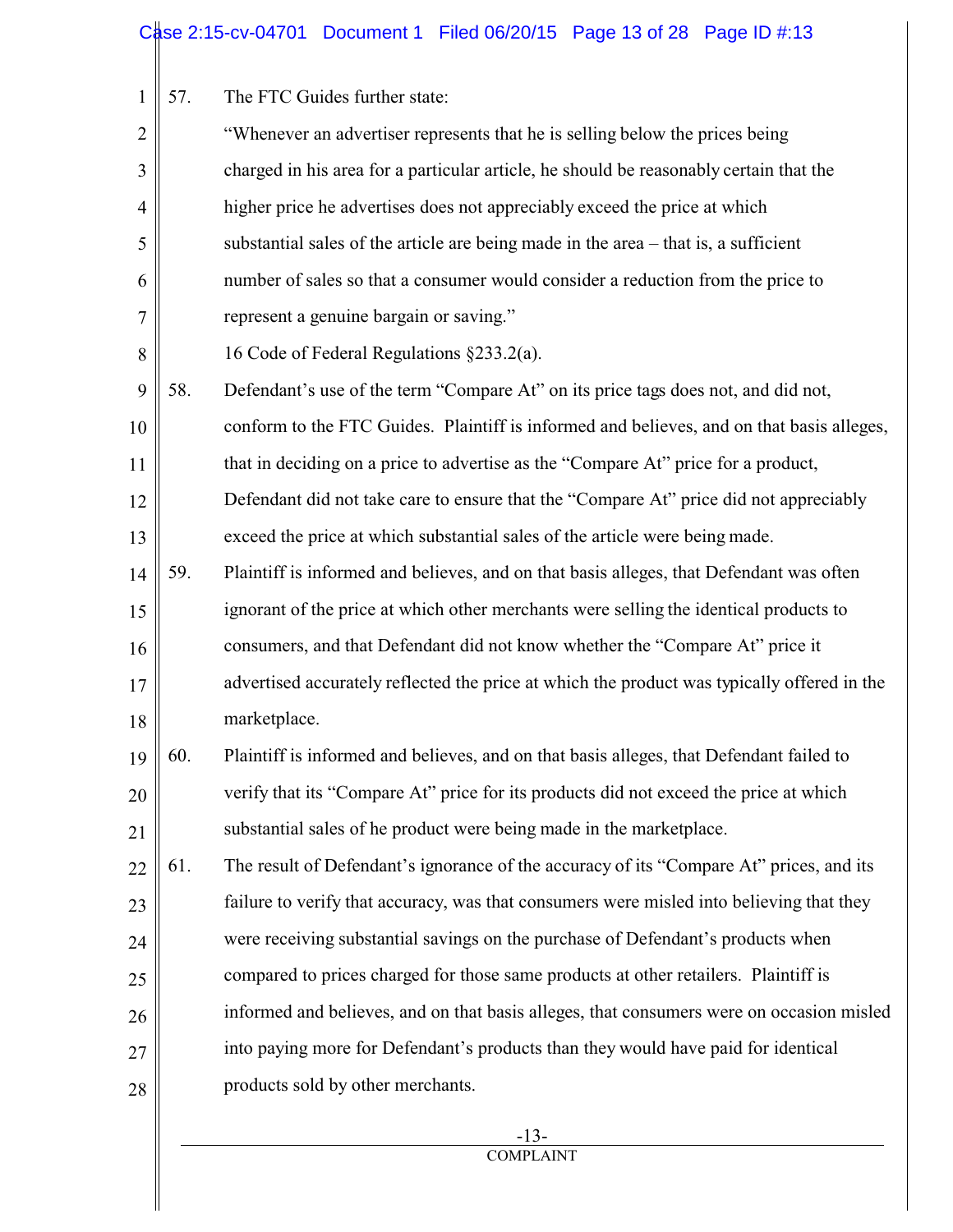# Case 2:15-cv-04701 Document 1 Filed 06/20/15 Page 14 of 28 Page ID #:14

| 1              | 62. | In some cases Defendant admittedly believed that there was no comparable price for the        |
|----------------|-----|-----------------------------------------------------------------------------------------------|
| $\overline{2}$ |     | product sold and labeled by Defendant with a "Compare At" price.                              |
| $\mathfrak{Z}$ | 63. | In those circumstances, Defendant could have refrained from advertising a "Compare At"        |
| $\overline{4}$ |     | price and allowed consumers to do their own comparative shopping to decide whether the        |
| 5              |     | product offered sufficient value at the "Ross Price." Defendant's decision to advertise a     |
| 6              |     | price which did not actually exist was likely to deceive consumers by representing that       |
| 7              |     | the marketplace had assigned a retail price to that product, and that Defendant's discount    |
| 8              |     | off that retail price made Defendant's price attractive. Defendant's representation of the    |
| 9              |     | "Compare At" price as an actual price being charged for that product was more than just       |
| 10             |     | unlawful and unfair - it was fraudulent.                                                      |
| 11             | 64. | Defendant knew or should have known that creating either a fictitious or inflated             |
| 12             |     | "Compare At" price to create either a fictitious or inflated discount or savings, was         |
| 13             |     | unlawful.                                                                                     |
| 14             | 65. | The use of the term "Compare At" by Defendant on the price tags of the products sold in       |
| 15             |     | its California stores constituted the dissemination of an untrue and misleading statement     |
| 16             |     | to consumers about the price of the product so listed as compared with the prices offered     |
| 17             |     | by other merchants for the same product. Defendant knew, or by the exercise of                |
| 18             |     | reasonable care should have known, that those statements were untrue and/or misleading.       |
| 19             |     | Each such statement constitutes, and has constituted, a separate violation of California      |
| 20             |     | Business & Professions Code §17500. Each such statement also violates, and has                |
| 21             |     | violated, California Civil Code §1750(a)(13).                                                 |
| 22             | 66. | Plaintiff, individually and on behalf of all others similarly situated, seeks restitution and |
| 23             |     | injunctive relief under the UCL, FAL and CLRA to stop Defendant's pervasive and               |
| 24             |     | rampant false and misleading advertising and marketing campaign.                              |
| 25             |     | <b>PLAINTIFF'S PURCHASES</b>                                                                  |
| 26             | 67. | Plaintiff purchased numerous products throughout the Class Period from Defendant's            |
| 27             |     | Ross stores in La Puente and City of Industry, California, in reliance on Defendant's false   |
| 28             |     | advertising and false price comparisons, which he would not otherwise have purchased          |

 -14- COMPLAINT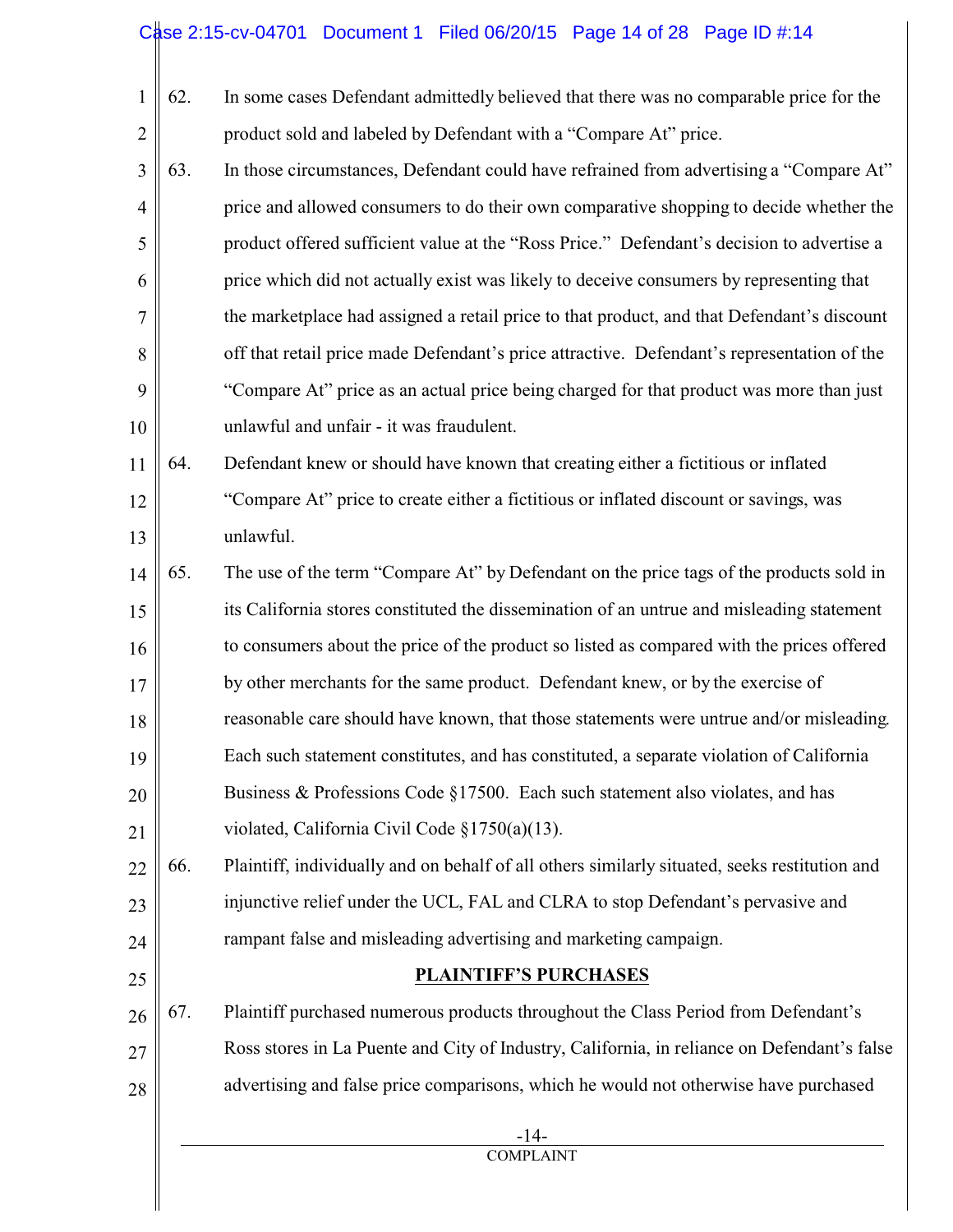| $\mathbf{1}$   |     | but for Defendant's false advertising and false price comparison scheme as described         |
|----------------|-----|----------------------------------------------------------------------------------------------|
| $\overline{2}$ |     | herein.                                                                                      |
| 3              | 68. | With respect to each such purchase, Plaintiff purchased those products from Defendant        |
| $\overline{4}$ |     | after viewing and relying on Defendant's advertising which included false and/or             |
| 5              |     | misleading "Compare At" comparison prices placed on the price tags of the items which        |
| 6              |     | Plaintiff purchased. Plaintiff is informed and believes, and on that basis alleges, that the |
| 7              |     | "Compare At" comparison prices, and the corresponding price reductions and/or savings,       |
| 8              |     | were false and deceptive. Plaintiff is further informed and believes, and on that basis      |
| 9              |     | alleges, that the prevailing retail prices for the items that he purchased from Defendant    |
| 10             |     | were materially lower than the "Compare At" prices advertised by Defendant. Plaintiff        |
| 11             |     | would not have purchased any such product from Defendant in the absence of                   |
| 12             |     | Defendant's false, and/or deceptive, and/or misleading advertising, and/or                   |
| 13             |     | misrepresentations.                                                                          |
| 14             |     | <b>CLASS ACTION ALLEGATIONS</b>                                                              |
| 15             | 69. | Plaintiff brings this action on behalf of himself and on behalf of all other persons         |
| 16             |     | similarly situated (the "Class" or "Class Members"), namely:                                 |
| 17             |     | All persons who, while in the State of California, and between June 20, 2011, and            |
| 18             |     | the present (the "Class Period"), purchased from ROSS one or more items at any               |
| 19             |     | Ross store in the State of California with a price tag that contained a "Compare             |
| 20             |     | At" price which was higher than the "Ross Price" listed on the price tag, and who            |
| 21             |     | have not received a refund or credit for their purchase(s). Excluded from the                |
| 22             |     | Class are Defendant, as well as its officers, employees, agents or affiliates, and           |
| 23             |     | any judge who presides over this action, as well as all past and present employees,          |
| 24             |     | officers and directors of ROSS.                                                              |
| 25             | 70. | Plaintiff reserves the right to expand, limit, modify, or amend this class definition,       |
| 26             |     | including the addition of one or more subclasses, in connection with his motion for class    |
| 27             |     | certification, or at any other time, based upon, among other things, changing                |
| 28             |     | circumstances and/or new facts obtained during discovery.                                    |
|                |     |                                                                                              |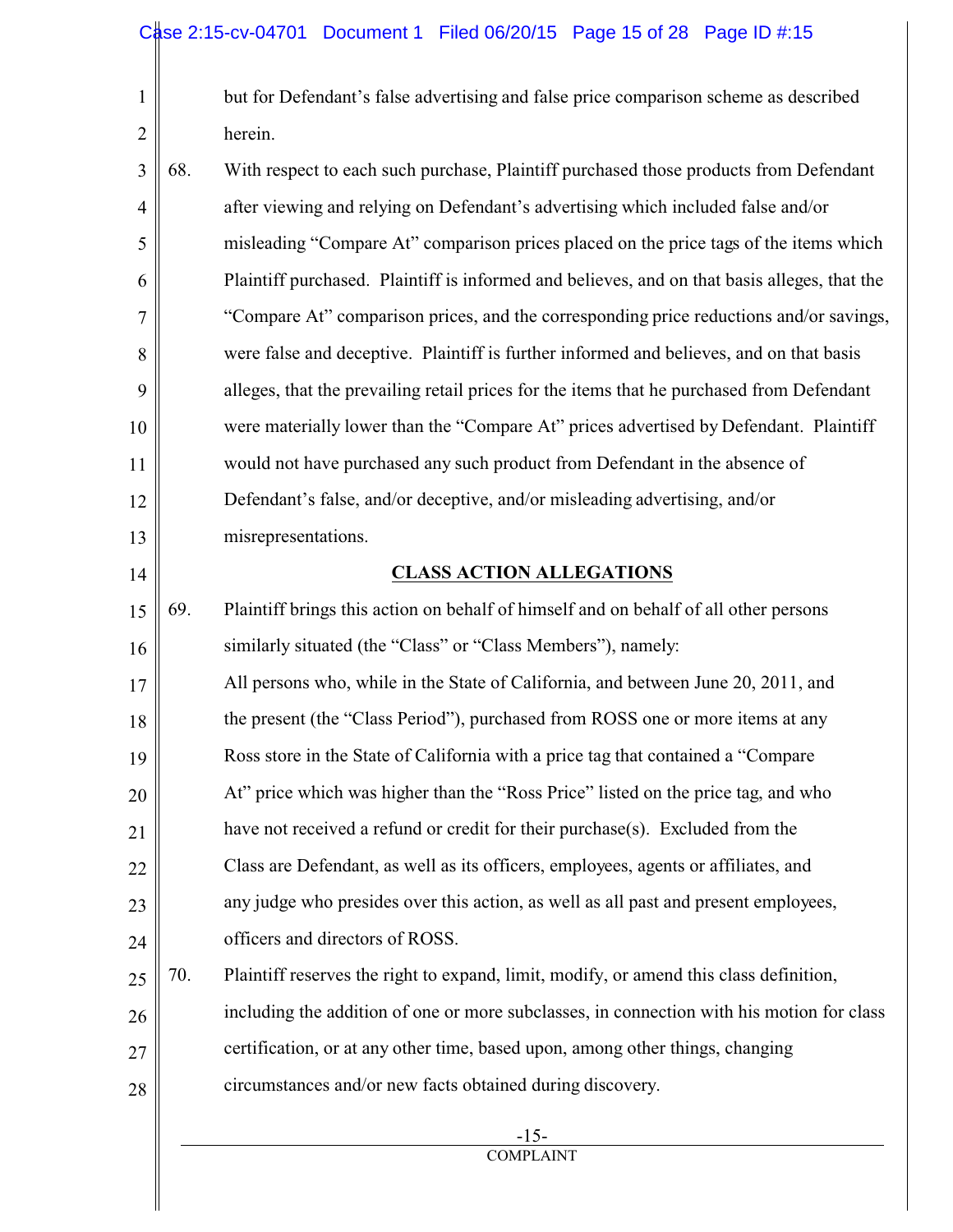## Case 2:15-cv-04701 Document 1 Filed 06/20/15 Page 16 of 28 Page ID #:16

| 1              | 71. |    | Each member of the proposed Class herein has been exposed to Defendant's false and/or      |
|----------------|-----|----|--------------------------------------------------------------------------------------------|
| $\mathbf{2}$   |     |    | misleading pricing and advertising scheme.                                                 |
| 3              | 72. |    | Plaintiff is and has been a member of the proposed Class described herein.                 |
| $\overline{4}$ | 73. |    | The number of persons in the proposed Class herein is so numerous that joinder of all      |
| 5              |     |    | such persons would be impracticable. While the exact number and identities of all such     |
| 6              |     |    | persons are unknown to Plaintiff at this time and can only be obtained through             |
| 7              |     |    | appropriate discovery, Plaintiff is informed and believes, and on that basis alleges, that |
| 8              |     |    | the proposed Class herein includes over 100,000 persons.                                   |
| 9              | 74. |    | Common questions of law and/or fact exist in this case with respect to the proposed Class  |
| 10             |     |    | which predominate over any questions affecting only individual members of the Class        |
| 11             |     |    | and which do not vary between members thereof.                                             |
| 12             | 75. |    | The common questions of law and/or fact include, but are not limited to:                   |
| 13             |     | a. | Whether, during the Class Period, Defendant used false and/or misleading                   |
| 14             |     |    | "Compare At" prices on the price tags of items sold in its California Ross stores,         |
| 15             |     |    | and whether Defendant falsely advertised comparative price discounts on its                |
| 16             |     |    | apparel and/or other merchandise;                                                          |
| 17             |     | b. | Whether, during the Class Period, the "Compare At" prices advertised by                    |
| 18             |     |    | Defendant were in fact the prevailing market prices for the respective identical           |
| 19             |     |    | items sold by other retailers in the marketplace at the time of the dissemination          |
| 20             |     |    | and/or publication of the advertised "Compare At" prices;                                  |
| 21             |     | c. | Whether Defendant's use of false or deceptive comparative prices false                     |
| 22             |     |    | advertising under California law;                                                          |
| 23             |     | d. | Whether Defendant engaged in unfair, unlawful and/or fraudulent business                   |
| 24             |     |    | practices under California law;                                                            |
| 25             |     | e. | Whether Defendant misrepresented and/or failed to disclose material facts about            |
| 26             |     |    | its product pricing and discounts;                                                         |
| 27             |     | f. | Whether Defendant has made false or misleading statements of fact concerning               |
| 28             |     |    | the reasons for, existence of, or amounts of price reductions;                             |
|                |     |    | $-16-$                                                                                     |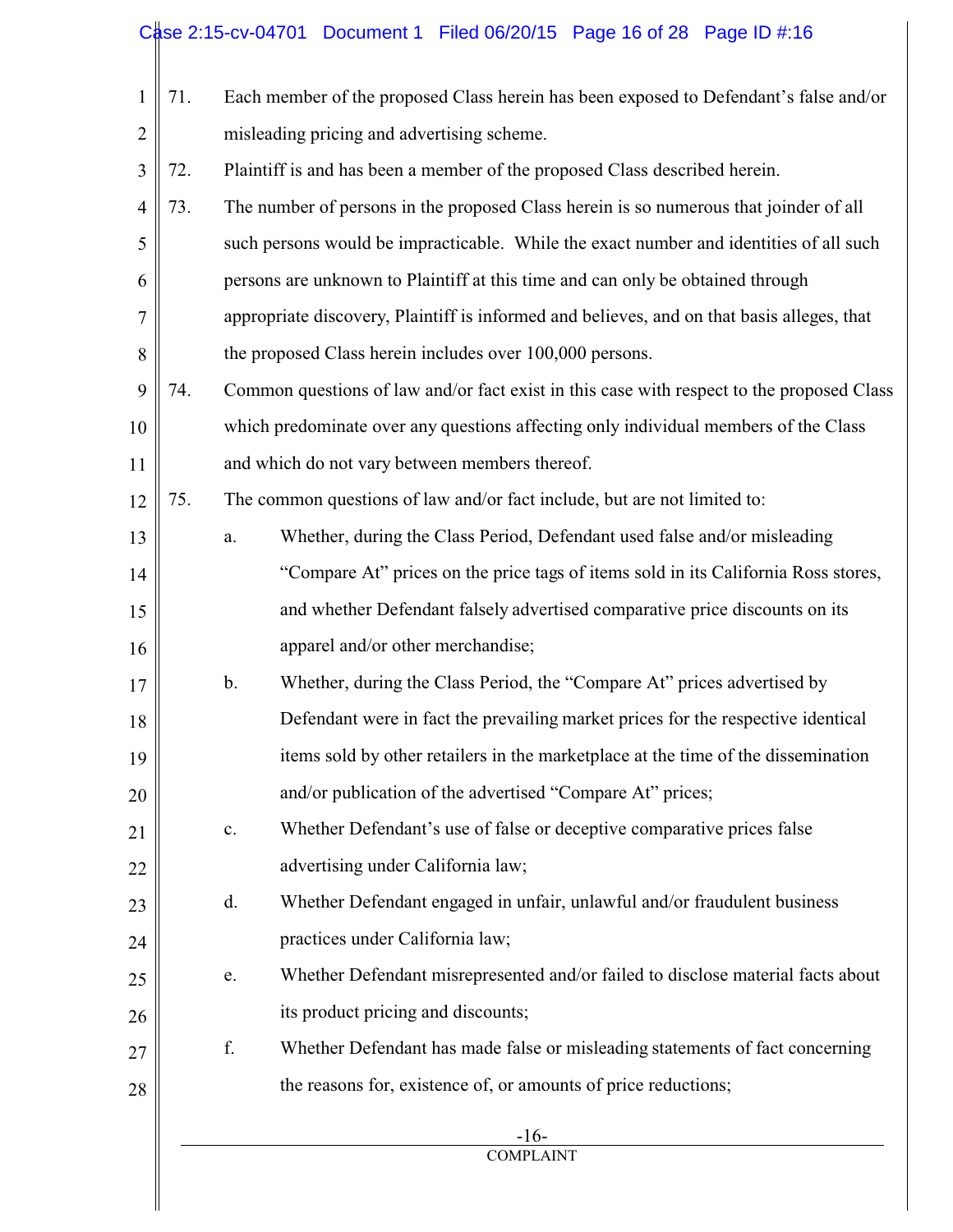| $\mathbf{1}$   |     | g. | Whether Defendant's conduct, as alleged herein, was intentional and knowing;                  |
|----------------|-----|----|-----------------------------------------------------------------------------------------------|
| $\overline{2}$ |     | h. | Whether Class Members are entitled to damages and/or restitution; and, if so,                 |
| 3              |     |    | what amount of revenues and/or profits Defendant received, and what amount of                 |
| $\overline{4}$ |     |    | money is and/or was lost by Class Members as a result of the conduct alleged                  |
| 5              |     |    | herein; and,                                                                                  |
| 6              |     | i. | Whether Defendant continues to use false, misleading and/or illegal price                     |
| $\overline{7}$ |     |    | comparisons such that an injunction is necessary.                                             |
| 8              | 76. |    | Plaintiff's claims and those of all other members of the proposed Class arise out of a        |
| 9              |     |    | common course of conduct by Defendant.                                                        |
| 10             | 77. |    | The claims of the named Plaintiff in this case are typical of, and not antagonistic to, those |
| 11             |     |    | of the other Class Members which he seeks to represent. Plaintiff and the Class he seeks      |
| 12             |     |    | to represent have all been exposed to and deceived (or were likely to be deceived) by         |
| 13             |     |    | Defendant's false comparative price advertising scheme, as alleged herein.                    |
| 14             | 78. |    | Disposition of Plaintiff's claims in a class action will benefit all parties and the Court.   |
| 15             | 79. |    | A class action in this case is superior to any other available method for the fair and        |
| 16             |     |    | efficient adjudication of the claims presented herein.                                        |
| 17             | 80. |    | The prosecution of separate actions by individual members of the proposed Class herein        |
| 18             |     |    | would create a risk of inconsistent and/or varying adjudications with respect to individual   |
| 19             |     |    | members of the proposed Class which would or may establish incompatible standards of          |
| 20             |     |    | conduct for Defendant and which would also create a risk of adjudications with respect to     |
| 21             |     |    | individual members of the proposed Class herein which would, as a practical matter, be        |
| 22             |     |    | dispositive of the interests of other members of the proposed Class not parties to the        |
| 23             |     |    | particular individual adjudications, and/or would or may substantially impede or impair       |
| 24             |     |    | the ability of those other members to protect their interests.                                |
| 25             | 81. |    | Plaintiff is an adequate representative of the Class because he is a member of the Class      |
| 26             |     |    | and his interests do not conflict with the interests of the Class Members he seeks to         |
| 27             |     |    | represent. Plaintiff will fairly and adequately represent and protect the interest of the     |
| 28             |     |    | Class because he is not antagonistic to the Class. Plaintiff has retained counsel who are     |
|                |     |    |                                                                                               |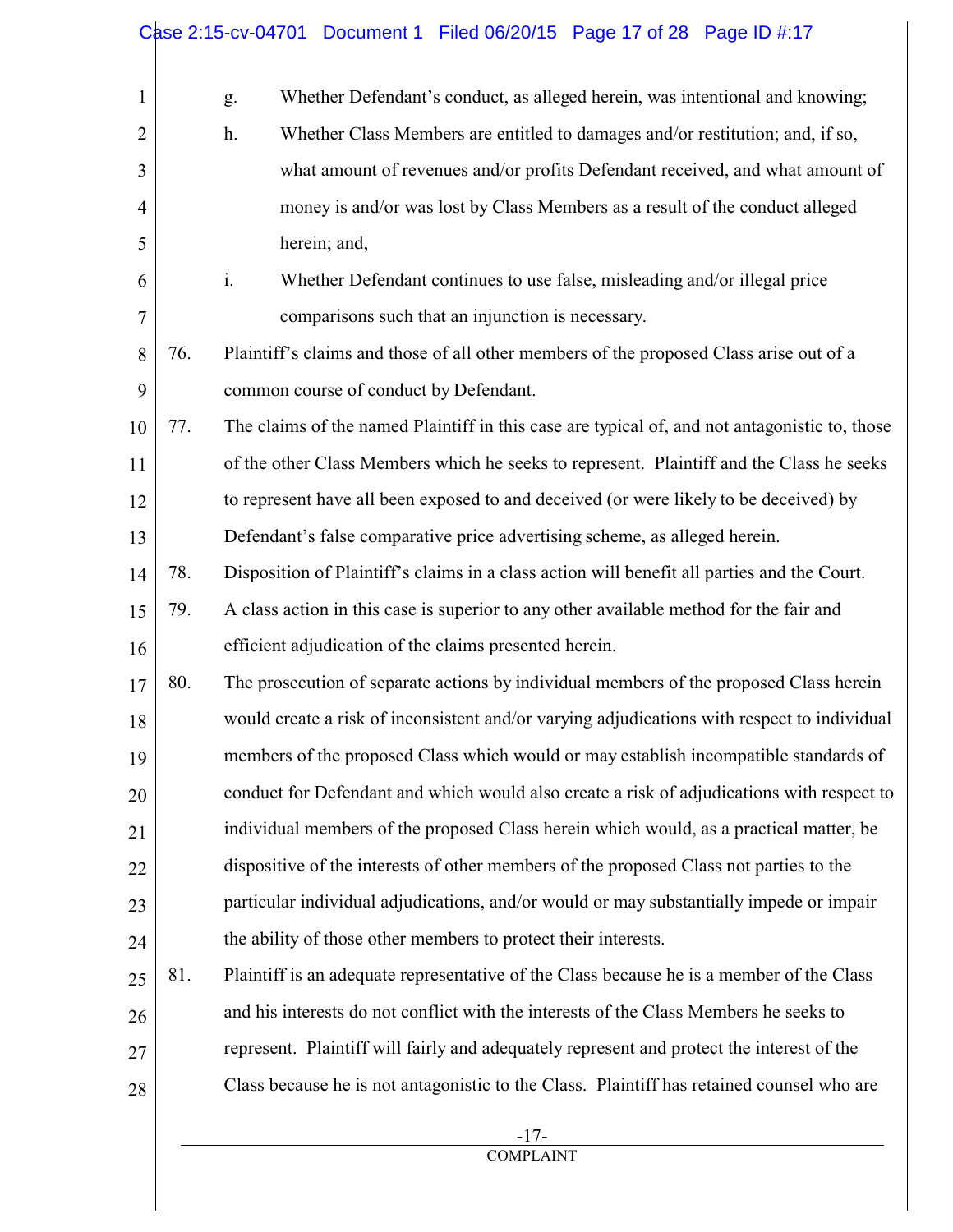1 2

competent and experienced in the prosecution of consumer fraud and class action litigation.

- 3 4 5 6 7 8 9 82. A class action is superior to other available means for the fair and efficient adjudication of Plaintiff's and Class Members' claims. Because of the relatively modest size of individual Class Members' claims, few, if any, Class Members could afford to seek legal redress of the wrongs complained of herein on an individual basis. Absent the class action, Class Members and the general public would not likely recover, or would not likely have the chance to recover, damages or restitution, and Defendant will be permitted to retain the proceeds of its misdeeds and continue its unlawful conduct.
- 10 11 12 13 14 15 16 17 18 19 20 83. All Class Members, including Plaintiff, were exposed to one or more of Defendant's misrepresentations or omissions of material fact claiming that comparative advertised prices were in existence. Due to the scope and extent of Defendant's consistent false price advertising scheme, disseminated in a massive, years-long campaign to California consumers via its false and/or misleading "Compare At" prices placed on the price tags of the products sold in its California Ross stores, it can be reasonably inferred that such misrepresentations or omissions of material fact were uniformly made to all members of the Class. In addition, it can be reasonably presumed that all Class Members, including Plaintiff, affirmatively acted in response to the representations contained in Defendant's false comparative price advertising scheme when purchasing apparel and/or other merchandise at each and any of Defendant's Ross stores in California.
- 21 22 23 24 25 26 27 28 84. Plaintiff is informed and believes, and on that basis alleges, that Defendant keeps extensive computerized records of its customers through, among other things, customer loyalty programs, email lists, and general marketing programs. Plaintiff is informed and believes, and on that basis alleges, that Defendant has one or more databases through which a significant majority of Class Members may be identified and ascertained, and it maintains contact information, including email and home mailing addresses, through which notice of this action could be disseminated in accordance with due process requirements.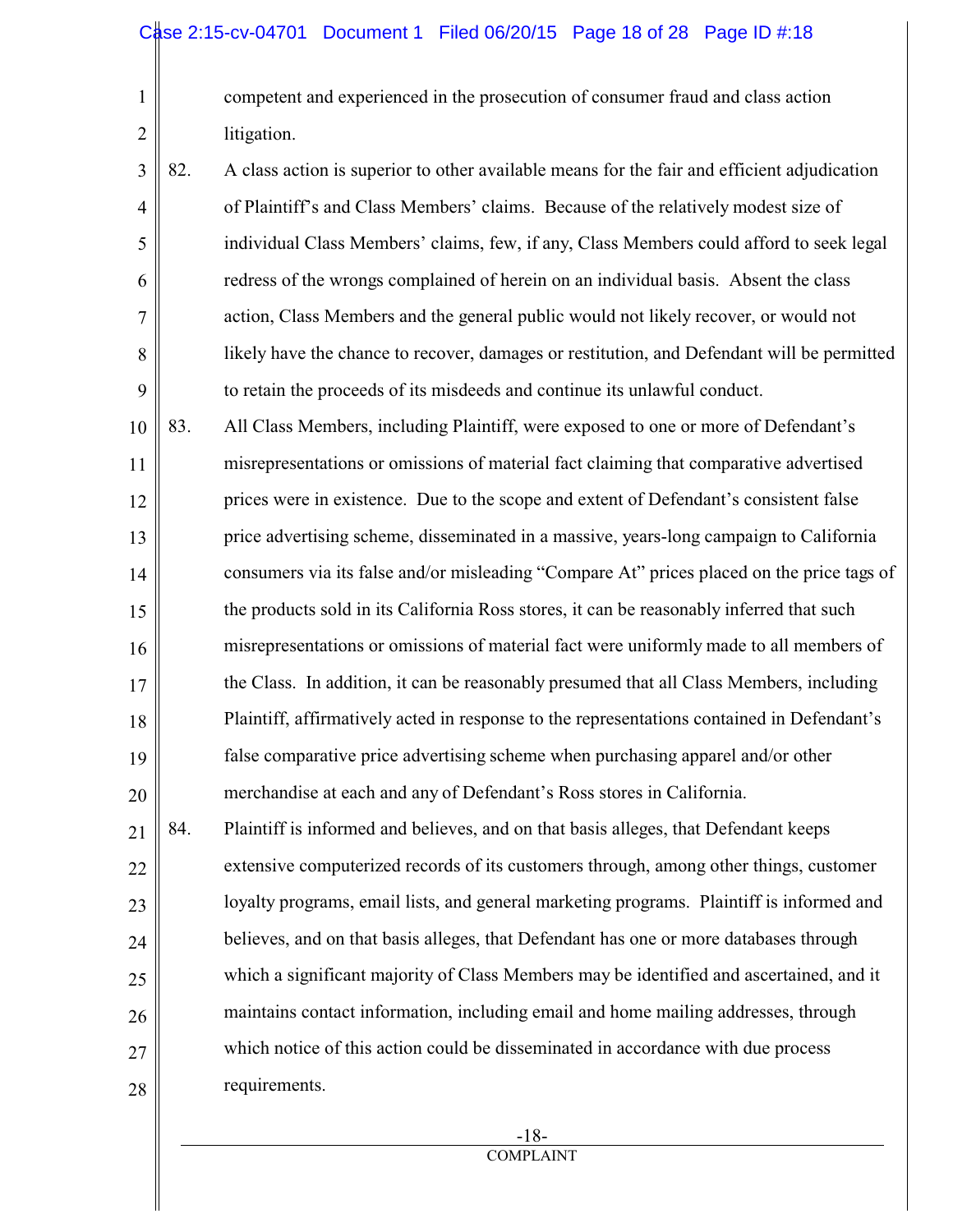|                | Case 2:15-cv-04701 Document 1 Filed 06/20/15 Page 19 of 28 Page ID #:19                        |
|----------------|------------------------------------------------------------------------------------------------|
| $\mathbf{1}$   | <b>FIRST CAUSE OF ACTION</b>                                                                   |
| $\overline{2}$ | <b>UNFAIR BUSINESS PRACTICES</b>                                                               |
| 3              | (California Business & Professions Code §17200 et seq.)                                        |
| $\overline{4}$ | (By Plaintiff on behalf of himself and all others similarly situated, and the general public)  |
| 5              | Plaintiff re-alleges and incorporates by reference, as though fully set forth herein,<br>85.   |
| 6              | paragraphs 1 through 84 of this Complaint.                                                     |
| 7              | 86.<br>The UCL defines unfair business competition to include any "unlawful, unfair or         |
| 8              | fraudulent" act or practice, as well as any "unfair, deceptive, untrue or misleading"          |
| 9              | advertising. Cal. Bus. & Prof. Code §17200.                                                    |
| 10             | A business act or practice is "unfair" under the UCL if the reasons, justifications and<br>87. |
| 11             | motives of the alleged wrongdoer are outweighed by the gravity of the harm to the alleged      |
| 12             | victims.                                                                                       |
| 13             | 88.<br>Defendant has violated the "unfair" prong of the UCL by representing false comparative  |
| 14             | prices and corresponding price discounts and/or savings for its apparel and other              |
| 15             | merchandise where Defendant, in fact, inflated or fabricated the purported "Compare At"        |
| 16             | prices for such products such that the promised discount and/or saving was false,              |
| 17             | misleading and/or deceptive.                                                                   |
| 18             | These acts and practices were unfair because they caused Plaintiff, and were likely to<br>89.  |
| 19             | cause consumers, to falsely believe that Defendant is, and has throughout the Class Period     |
| 20             | been, offering value, discounts or bargains from the prevailing market price, value or         |
| 21             | worth of the products sold that did not, in fact, exist. As a result, purchasers, including    |
| 22             | Plaintiff, reasonably perceived that they were receiving products that regularly sold in the   |
| 23             | retail marketplace at substantially higher prices (and were, therefore, worth more) than       |
| 24             | what they paid. This perception has induced reasonable purchasers, including Plaintiff, to     |
| 25             | buy such products, which they otherwise would not have purchased.                              |
| 26             | 90.<br>The gravity of the harm to members of the Class resulting from these unfair acts and    |
| 27             | practices outweighed any conceivable reasons, justifications and/or motives of Defendant       |
| 28             | for engaging in such deceptive acts and practices. By committing the acts and practices        |
|                | $-19-$                                                                                         |

COMPLAINT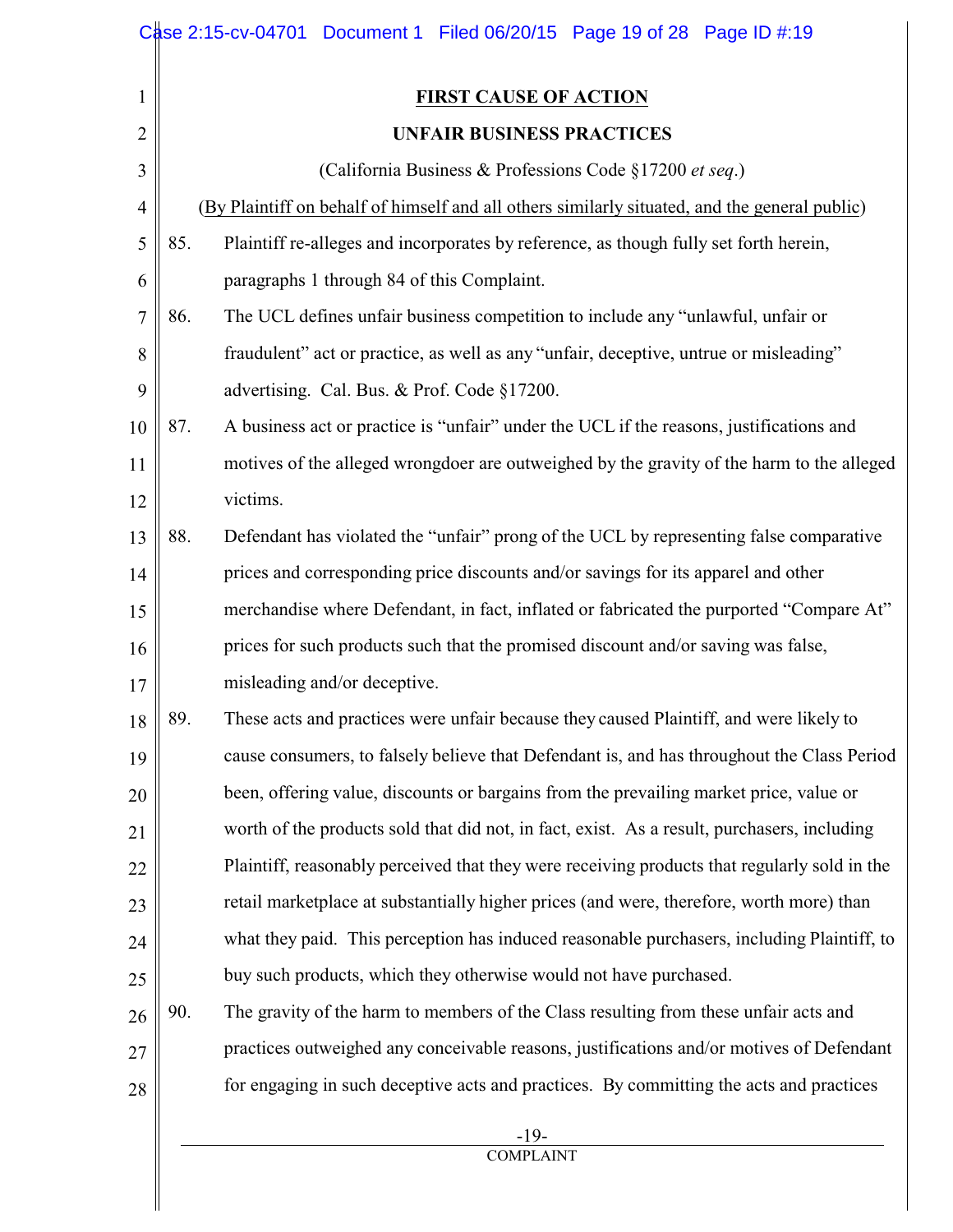## Case 2:15-cv-04701 Document 1 Filed 06/20/15 Page 20 of 28 Page ID #:20

| $\mathbf{1}$   | alleged above, Defendant engaged in unfair business practices within the meaning of                |
|----------------|----------------------------------------------------------------------------------------------------|
| $\overline{2}$ | California Business & Professions Code §17200, et seq.                                             |
| 3              | 91.<br>Through its unfair acts and practices, Defendant has improperly obtained money from         |
| $\overline{4}$ | Plaintiff and the Class. As such, Plaintiff requests that this Court cause Defendant to            |
| 5              | restore this money to Plaintiff and all Class Members, and to enjoin Defendant from                |
| 6              | continuing to violate the UCL as discussed herein and/or from violating the UCL in the             |
| 7              | future. Otherwise, Plaintiff, the Class and members of the general public may be                   |
| 8              | irreparably harmed and/or denied an effective and complete remedy if such an order is not          |
| 9              | granted.                                                                                           |
| 10             | <b>SECOND CAUSE OF ACTION</b>                                                                      |
| 11             | <b>FRAUDULENT BUSINESS PRACTICES</b>                                                               |
| 12             | (California Business & Professions Code §17200 et seq.)                                            |
| 13             | (By Plaintiff on behalf of himself and all others similarly situated, and the general public)      |
| 14             | 92.<br>Plaintiff re-alleges and incorporates by reference, as though fully set forth herein,       |
| 15             | paragraphs 1 through 91 of this Complaint.                                                         |
| 16             | 93.<br>The UCL defines unfair business competition to include any "unlawful, unfair or             |
| 17             | fraudulent" act or practice, as well as any "unfair, deceptive, untrue or misleading"              |
| 18             | advertising. Cal. Bus. & Prof. Code §17200.                                                        |
| 19             | A business act or practice is "fraudulent" under the UCL if it is likely to deceive members<br>94. |
| 20             | of the consuming public.                                                                           |
| 21             | 95.<br>Defendant's false comparative prices, including, but not limited to, its "Compare At"       |
| 22             | prices placed on the price tags of the products sold in its California Ross stores, were           |
| 23             | "fraudulent" within the meaning of the UCL because they deceived Plaintiff, and were               |
| 24             | likely to deceive members of the Class, into believing that Defendant was offering value,          |
| 25             | discounts or bargains from the prevailing market price, value or worth of the products             |
| 26             | sold that did not, in fact, exist. As a result, purchasers, including Plaintiff, reasonably        |
| 27             | perceived that they were receiving products that regularly sold in the retail marketplace at       |
| 28             | substantially higher prices (and were, therefore, worth more) than what they paid. This            |
|                |                                                                                                    |

 -20- COMPLAINT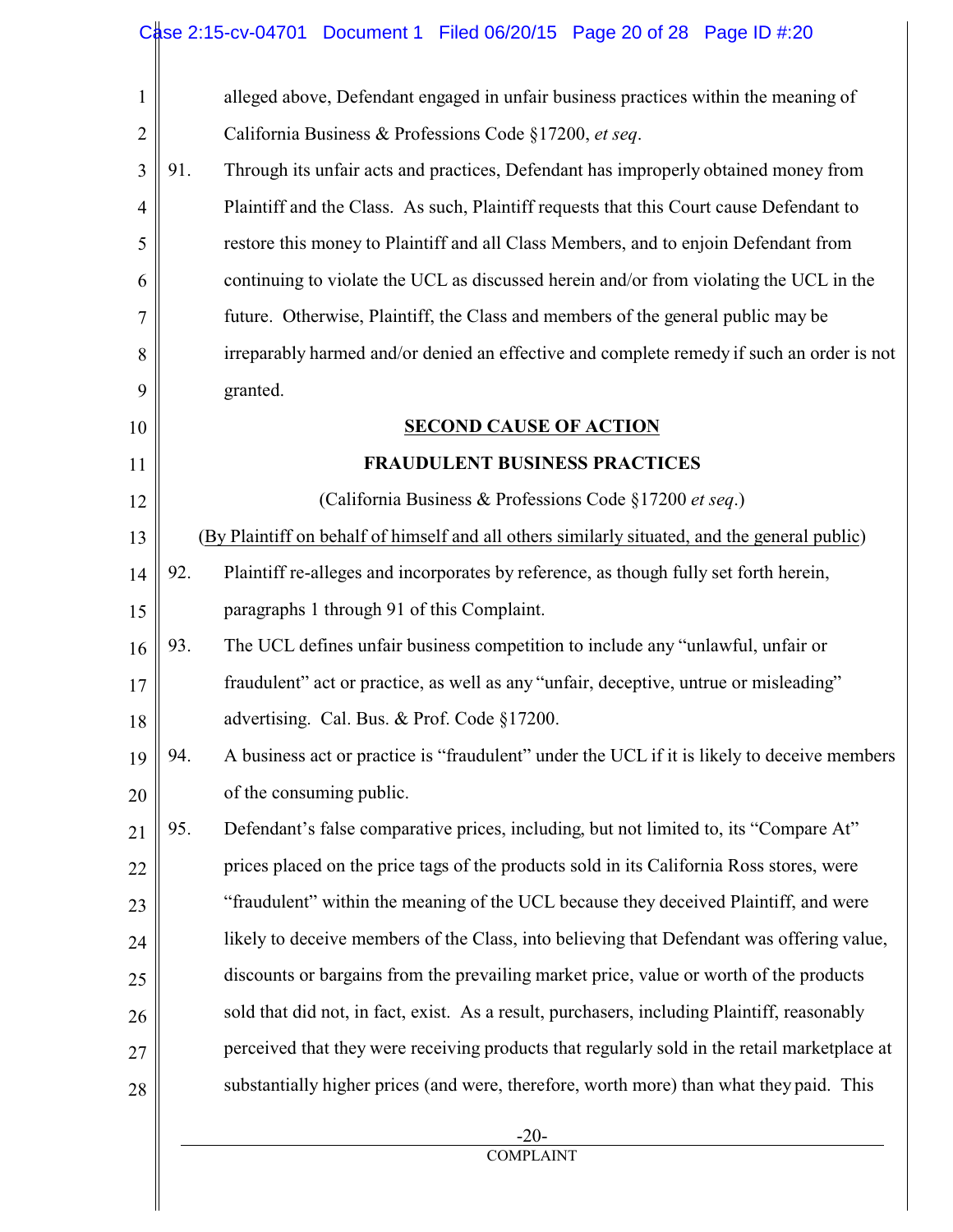## Case 2:15-cv-04701 Document 1 Filed 06/20/15 Page 21 of 28 Page ID #:21

| $\mathbf{1}$   |      | perception induced reasonable purchasers, including Plaintiff, to buy such products from      |
|----------------|------|-----------------------------------------------------------------------------------------------|
| $\overline{2}$ |      | Defendant's Ross stores in California, which they otherwise would not have purchased.         |
| 3              | 96.  | Defendant's acts and practices as described herein have deceived Plaintiff and were           |
| 4              |      | highly likely to deceive members of the consuming public. Specifically, in deciding to        |
| 5              |      | purchase apparel and other merchandise at Defendant's Ross stores, Plaintiff relied on        |
| 6              |      | Defendant's misleading and deceptive representations regarding its supposed "Compare"         |
| 7              |      | At" prices. Each of these factors played a substantial role in Plaintiff's decision to        |
| 8              |      | purchase those products, and Plaintiff would not have purchased those items in the            |
| 9              |      | absence of Defendant's misrepresentations. Accordingly, Plaintiff suffered monetary loss      |
| 10             |      | as a direct result of Defendant's unlawful practices described herein.                        |
| 11             | 97.  | As a result of the conduct described above, Defendant has been unjustly enriched at the       |
| 12             |      | expense of Plaintiff and members of the proposed Class. Specifically, Defendant has           |
| 13             |      | been unjustly enriched by obtaining revenues and profits that it would not otherwise have     |
| 14             |      | obtained absent its false, misleading and deceptive conduct.                                  |
| 15             | 98.  | Through its fraudulent acts and practices, Defendant has improperly obtained money from       |
| 16             |      | Plaintiff and the Class. As such, Plaintiff requests that this Court cause Defendant to       |
| 17             |      | restore this money to Plaintiff and all Class Members, and to enjoin Defendant from           |
| 18             |      | continuing to violate the UCL as discussed herein and/or from violating the UCL in the        |
| 19             |      | future. Otherwise, Plaintiff, the Class and members of the general public may be              |
| 20             |      | irreparably harmed and/or denied an effective and complete remedy if such an order is not     |
| 21             |      | granted.                                                                                      |
| 22             |      | <b>THIRD CAUSE OF ACTION</b>                                                                  |
| 23             |      | UNLAWFUL BUSINESS PRACTICES                                                                   |
| 24             |      | (California Business & Professions Code §17200 et seq.)                                       |
| 25             |      | (By Plaintiff on behalf of himself and all others similarly situated, and the general public) |
| 26             | 99.  | Plaintiff re-alleges and incorporates by reference, as though fully set forth herein,         |
| 27             |      | paragraphs 1 through 98 of this Complaint.                                                    |
| 28             | 100. | The UCL defines unfair business competition to include any "unlawful, unfair or               |
|                |      | $-21-$<br><b>COMPLAINT</b>                                                                    |
|                |      |                                                                                               |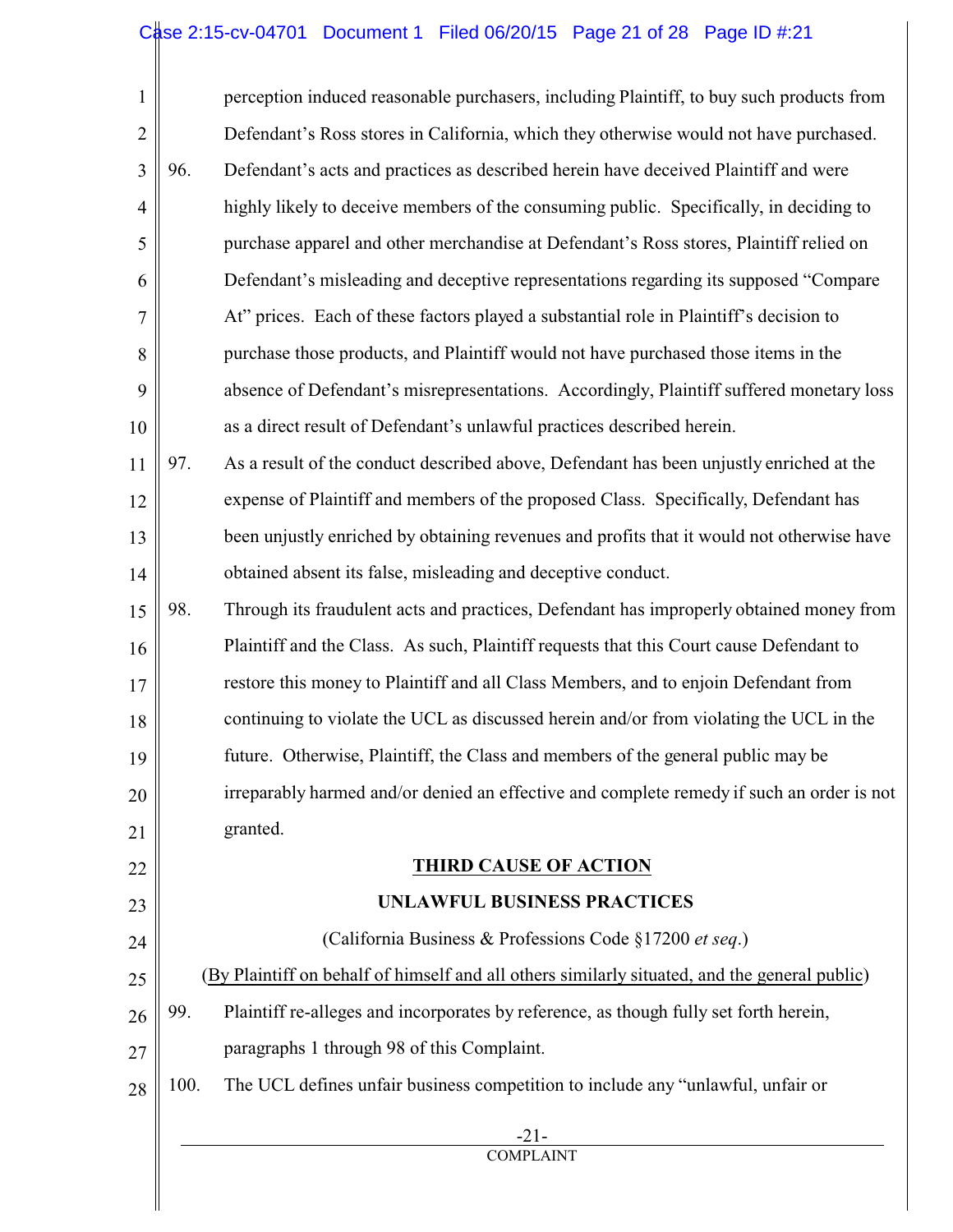## Case 2:15-cv-04701 Document 1 Filed 06/20/15 Page 22 of 28 Page ID #:22

| $\mathbf{1}$   |               | fraudulent" act or practice, as well as any "unfair, deceptive, untrue or misleading"            |
|----------------|---------------|--------------------------------------------------------------------------------------------------|
| $\overline{2}$ |               | advertising. Cal. Bus. & Prof. Code §17200.                                                      |
| 3              | 101.          | A business act or practice is "unlawful" under the UCL if it violates any other law or           |
| $\overline{4}$ |               | regulation.                                                                                      |
| 5              | 102.          | The FTCA prohibits "unfair or deceptive acts or practices in or affecting commerce" (15          |
| 6              |               | U.S.C. $\S 45(a)(1)$ and specifically prohibits false advertisements. 15 U.S.C. $\S 52(a)$ ).    |
| 7              | 103.          | Cal. Civ. Code $\S 1770(a)(13)$ , prohibits a business from "[m]aking false or misleading        |
| 8              |               | statements of fact concerning reasons for, existence of, or amounts of price reductions."        |
| 9              | 104.          | Defendant's use of and reference to a materially false "Compare At" price on the price           |
| 10             |               | tags of its apparel and other merchandise sold to consumers in its California Ross stores        |
| 11             |               | violated and continues to violate the FTCA, 15 U.S.C. $\S$ 45(a)(1) and 15 U.S.C. $\S$ 52(a), as |
| 12             |               | well as FTC Guidelines published at Title 16, Code of Federal Regulations, §233. It also         |
| 13             |               | violated and continues to violate Cal. Bus. & Prof. Code §§17200 and 17501, and Cal.             |
| 14             |               | Civ. Code $\S1770(a)(13)$ by advertising false comparative prices that were, in fact, not the    |
| 15             |               | prevailing market prices at other retailers in the marketplace at the time of the publication    |
| 16             |               | and dissemination of the advertisements containing the false comparative prices.                 |
| 17             | 105.          | As a result of the conduct described above, Defendant has been unjustly enriched at the          |
| 18             |               | expense of Plaintiff and members of the proposed Class. Specifically, Defendant has              |
| 19             |               | been unjustly enriched by obtaining revenues and profits that it would not otherwise have        |
| 20             |               | obtained absent its false, misleading and deceptive conduct.                                     |
| 21             | 106.          | Through its unfair acts and practices, Defendant has improperly obtained money from              |
| 22             |               | Plaintiff and the Class. As such, Plaintiff requests that this Court cause Defendant to          |
| 23             |               | restore this money to Plaintiff and all Class Members, and to enjoin Defendant from              |
| 24             |               | continuing to violate the UCL, and/or from violating the UCL in the future. Otherwise,           |
| 25             |               | Plaintiff, the Class and members of the general public may be irreparably harmed and/or          |
| 26             |               | denied an effective and complete remedy if such an order is not granted.                         |
| 27             | $\frac{1}{2}$ |                                                                                                  |
| 28             |               |                                                                                                  |
|                |               | $-22-$                                                                                           |

**COMPLAINT**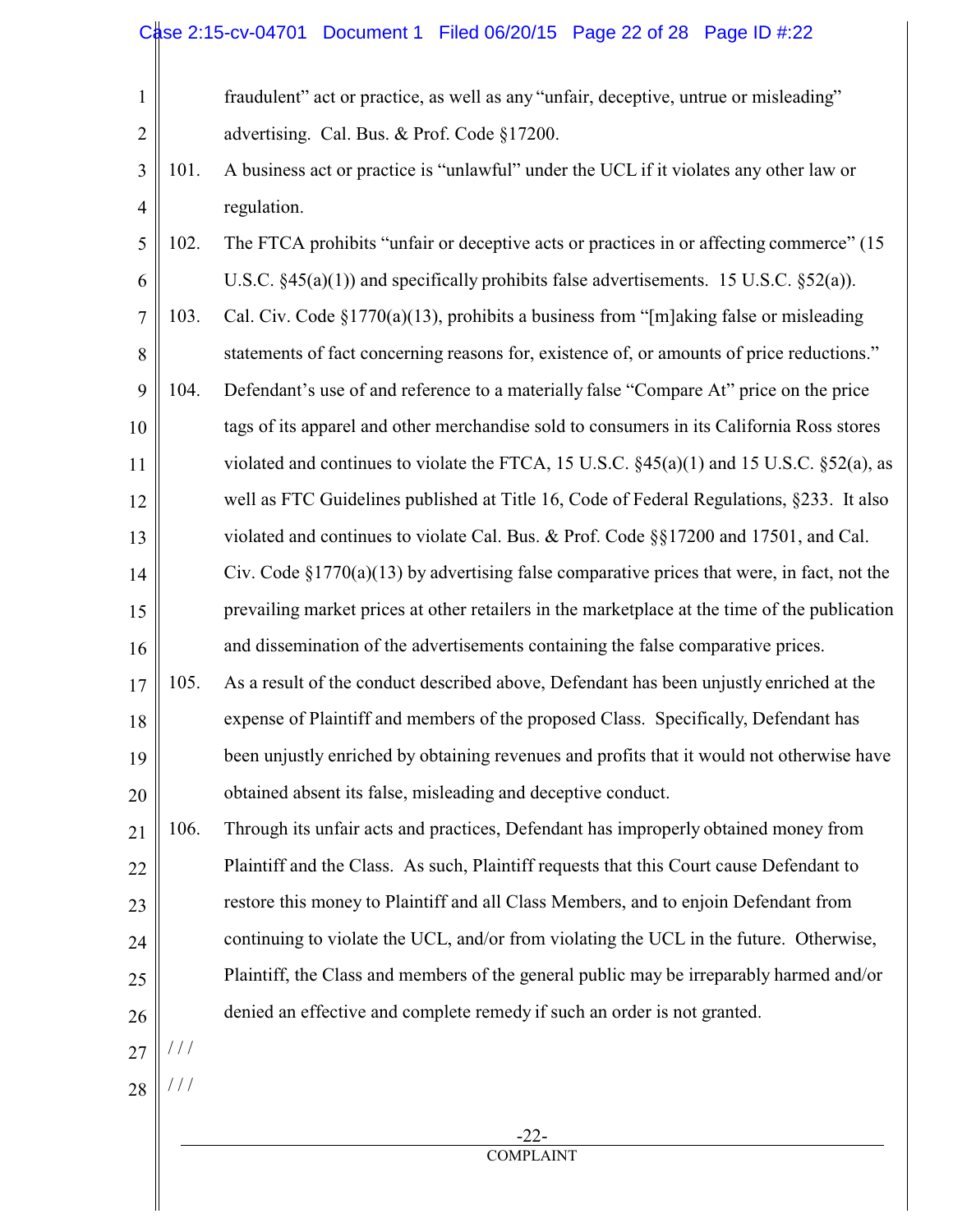|                |      | Case 2:15-cv-04701 Document 1 Filed 06/20/15 Page 23 of 28 Page ID #:23                       |
|----------------|------|-----------------------------------------------------------------------------------------------|
| 1              |      | <b>FOURTH CAUSE OF ACTION</b>                                                                 |
| $\overline{c}$ |      | <b>FALSE ADVERTISING</b>                                                                      |
| 3              |      | (California Business & Professions Code §17500 et seq.)                                       |
| $\overline{4}$ |      | (By Plaintiff on behalf of himself and all others similarly situated, and the general public) |
| 5              | 107. | Plaintiff re-alleges and incorporates by reference, as though fully set forth herein,         |
| 6              |      | paragraphs 1 through 106 of this Complaint.                                                   |
| 7              | 108. | The California False Advertising Law ("FAL") prohibits unfair, deceptive, untrue, or          |
| 8              |      | misleading advertising, including, but not limited to, false statements as to worth, value    |
| 9              |      | and former price.                                                                             |
| 10             | 109. | Defendant's practice of advertising allegedly comparative "Compare At" prices                 |
| 11             |      | associated with its apparel and other merchandise, which were materially greater than the     |
| 12             |      | true prevailing prices of those products, and/or not true comparative prices for those        |
| 13             |      | products, was an unfair, deceptive and misleading advertising practice because it gave the    |
| 14             |      | false impression that the products sold by Defendant regularly sold in the retail             |
| 15             |      | marketplace at substantially higher prices (and were, therefore, worth more) than they        |
| 16             |      | actually were. In fact, the apparel and other merchandise sold by Defendant at its Ross       |
| 17             |      | stores in California did not have a prevailing market price close to the "Compare At"         |
| 18             |      | prices advertised.                                                                            |
| 19             | 110. | On each day throughout the Class Period, Defendant, with the intent to induce members         |
| 20             |      | of the public to purchase products offered at its California Ross stores, made or caused to   |
| 21             |      | be made each of the untrue and/or misleading statements, claims, and/or representations       |
| 22             |      | described herein.                                                                             |
| 23             | 111. | On each day throughout the Class Period, Defendant, with the intent to induce member of       |
| 24             |      | the public to purchase products offered at its California Ross stores, made or caused to be   |
| 25             |      | made untrue and/or misleading claims to consumers throughout California including, but        |
| 26             |      | not limited to, the following claims with respect to products offered for sale at its         |
| 27             |      | California Ross stores:                                                                       |
| 28             |      | That a product offered by Defendant was identical to a product offered by another<br>a.       |
|                |      | $-23-$                                                                                        |

**COMPLAINT**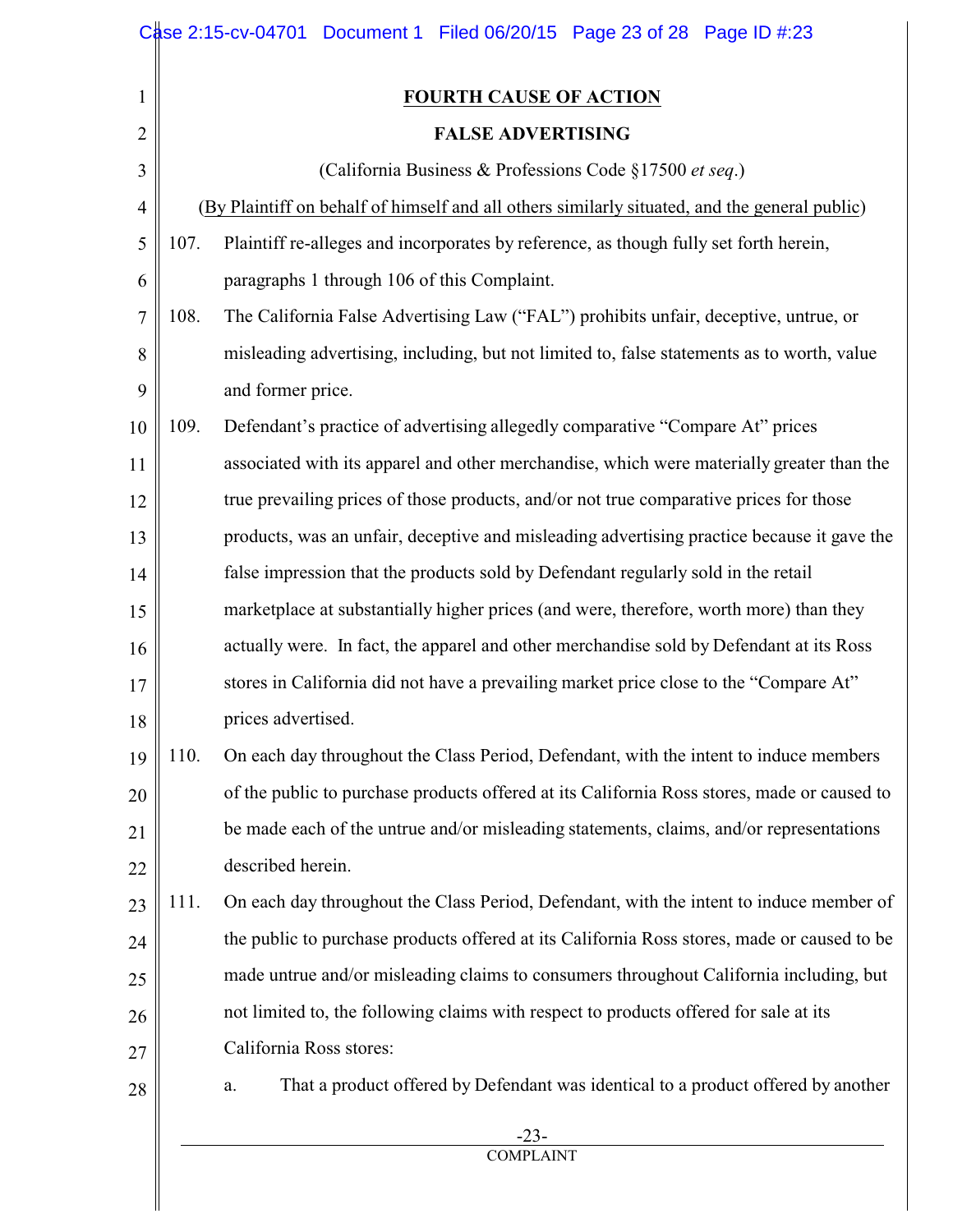# Case 2:15-cv-04701 Document 1 Filed 06/20/15 Page 24 of 28 Page ID #:24

| 1              |      |                                                                                     | merchant (such that the price charged was comparable), when in fact Defendant's           |  |
|----------------|------|-------------------------------------------------------------------------------------|-------------------------------------------------------------------------------------------|--|
| $\overline{2}$ |      |                                                                                     | product was unique or otherwise not offered for sale elsewhere, and no such               |  |
| 3              |      |                                                                                     | comparable product existed.                                                               |  |
| $\overline{4}$ |      | b.                                                                                  | That when other merchants did offer an identical product for sale, that Defendant         |  |
| 5              |      |                                                                                     | had previously ascertained and/or determined the price at which those merchants           |  |
| 6              |      |                                                                                     | typically offered that identical product for sale.                                        |  |
| 7              |      | $\mathbf{C}$ .                                                                      | That the "Compare At" price for a product was the price at which other merchants          |  |
| 8              |      |                                                                                     | typically offered that identical product for sale.                                        |  |
| 9              |      | d.                                                                                  | That the "Ross Price" for a product was lower than the price at which other               |  |
| 10             |      |                                                                                     | merchants typically offered that identical product for sale.                              |  |
| 11             |      | e.                                                                                  | That the "Ross Price" for a product was a discount from the price at which other          |  |
| 12             |      |                                                                                     | merchants typically offered that identical product for sale.                              |  |
| 13             |      | f.                                                                                  | That Defendant had previously sold that product at the "Compare At" price                 |  |
| 14             |      |                                                                                     | advertised for that product.                                                              |  |
| 15             | 112. | Defendant knew, or by the exercise of reasonable care should have known, that these |                                                                                           |  |
| 16             |      | claims were untrue and/or misleading.                                               |                                                                                           |  |
| 17             | 113. |                                                                                     | In addition to the allegations made above, each of Defendant's statements, claims, and/or |  |
| 18             |      |                                                                                     | representations described herein were untrue and/or misleading because, among other       |  |
| 19             |      | things:                                                                             |                                                                                           |  |
| 20             |      | ${\bf a}.$                                                                          | Defendant set "Compare At" prices without ascertaining and/or determining the             |  |
| 21             |      |                                                                                     | prices at which other merchants typically sold the identical products;                    |  |
| 22             |      | b.                                                                                  | Defendant's "Compare At" prices were fictitious, having been based on                     |  |
| 23             |      |                                                                                     | something other than the prices at which other merchants typically sold those             |  |
| 24             |      |                                                                                     | identical products;                                                                       |  |
| 25             |      | c.                                                                                  | Defendant's "Compare At" prices were calculated by using the highest sales price          |  |
| 26             |      |                                                                                     | at which another merchant was offering the identical product for sale, instead of         |  |
| 27             |      |                                                                                     | the price at which other merchants typically offered that product for sale to             |  |
| 28             |      |                                                                                     | consumers; and/or                                                                         |  |
|                |      |                                                                                     | -24-                                                                                      |  |
|                |      |                                                                                     | <b>COMPLAINT</b>                                                                          |  |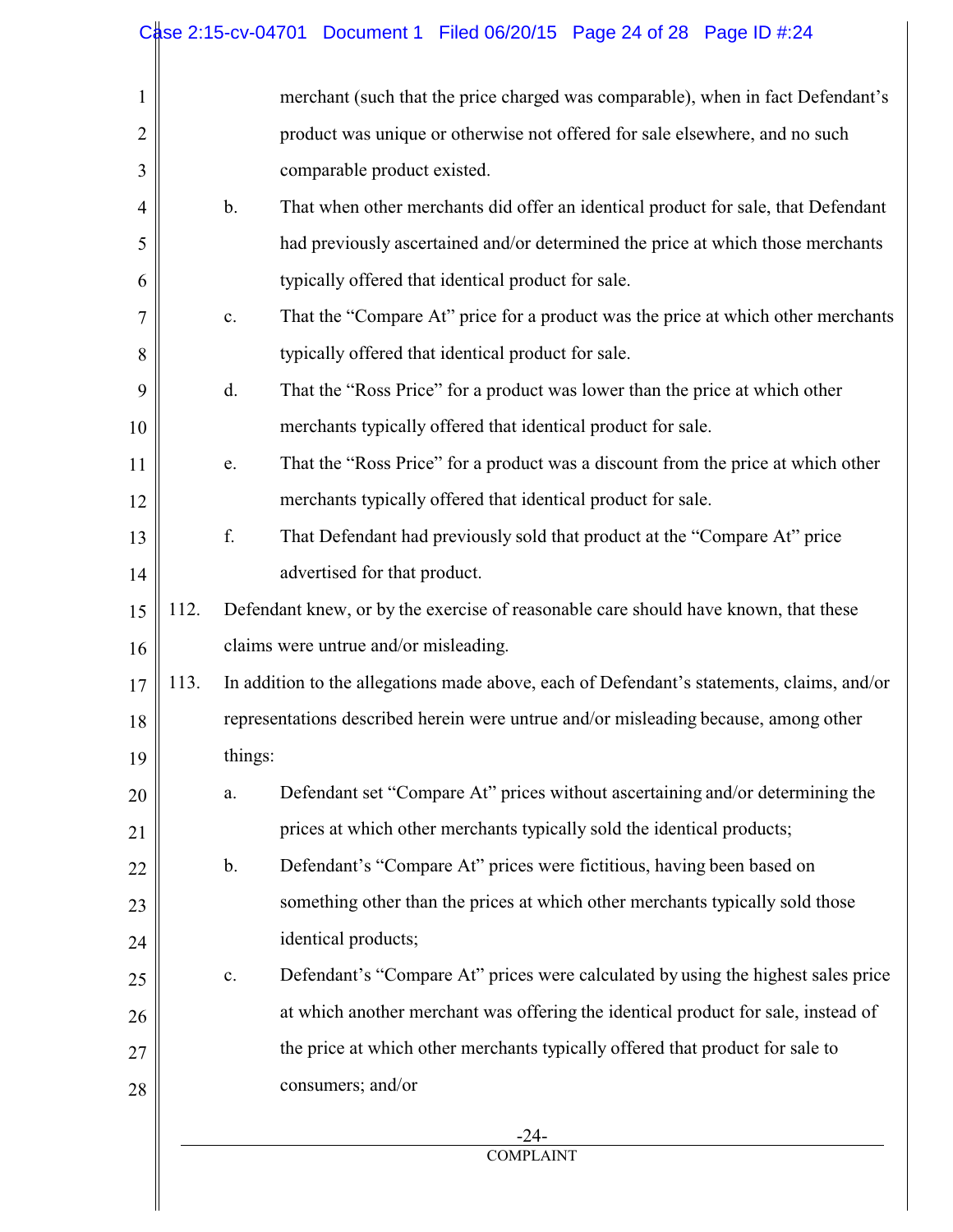|      | The "Compare At" prices were higher than the lowest price at which a consumer<br>d.           |
|------|-----------------------------------------------------------------------------------------------|
|      | would commonly be able to purchase the identical product at a retail                          |
|      | establishment in the consumer's area, and:                                                    |
|      | 1.<br>Defendant knew that the "Compare At" price was higher than the lowest                   |
|      | price at which a consumer would commonly be able to purchase the                              |
|      | identical product at a retail establishment in the consumer's area; or                        |
|      | 2.<br>Defendant did not know whether merchants were typically offering the                    |
|      | product for sale at the "Compare At" price.                                                   |
| 114. | When Defendant made or caused to be made the untrue and/or misleading claims,                 |
|      | statements, and/or misrepresentations described herein to consumers in California,            |
|      | Defendant failed to adequately disclose the facts pleaded herein.                             |
| 115. | Through its unfair acts and practices, Defendant has improperly obtained money from           |
|      | Plaintiff and the Class. As such, Plaintiff requests that this Court cause Defendant to       |
|      | restore this money to Plaintiff and all Class Members, and to enjoin Defendant from           |
|      | continuing to violate the FAL, and/or from violating the FAL in the future. Otherwise,        |
|      | Plaintiff, the Class and members of the general public may be irreparably harmed and/or       |
|      | denied an effective and complete remedy if such an order is not granted.                      |
|      | <b>FIFTH CAUSE OF ACTION</b>                                                                  |
|      | VIOLATION OF CALIFORNIA CONSUMER LEGAL REMEDIES ACT                                           |
|      | (California Civil Code §1750 et seq.)                                                         |
|      | (By Plaintiff on behalf of himself and all others similarly situated, and the general public) |
| 116. | Plaintiff re-alleges and incorporates by reference, as though fully set forth herein,         |
|      | paragraphs 1 through 115 of this Complaint.                                                   |
| 117. | On each day throughout the Class Period, Defendant, with the intent to induce members         |
|      | of the public to purchase products offered at its California Ross stores, made or caused to   |
|      | be made false and/or misleading claims to consumers throughout California including,          |
|      | but not limited to, the following claims with respect to products offered for sale at its     |
|      | California Ross stores:                                                                       |
|      | $-25-$                                                                                        |
|      |                                                                                               |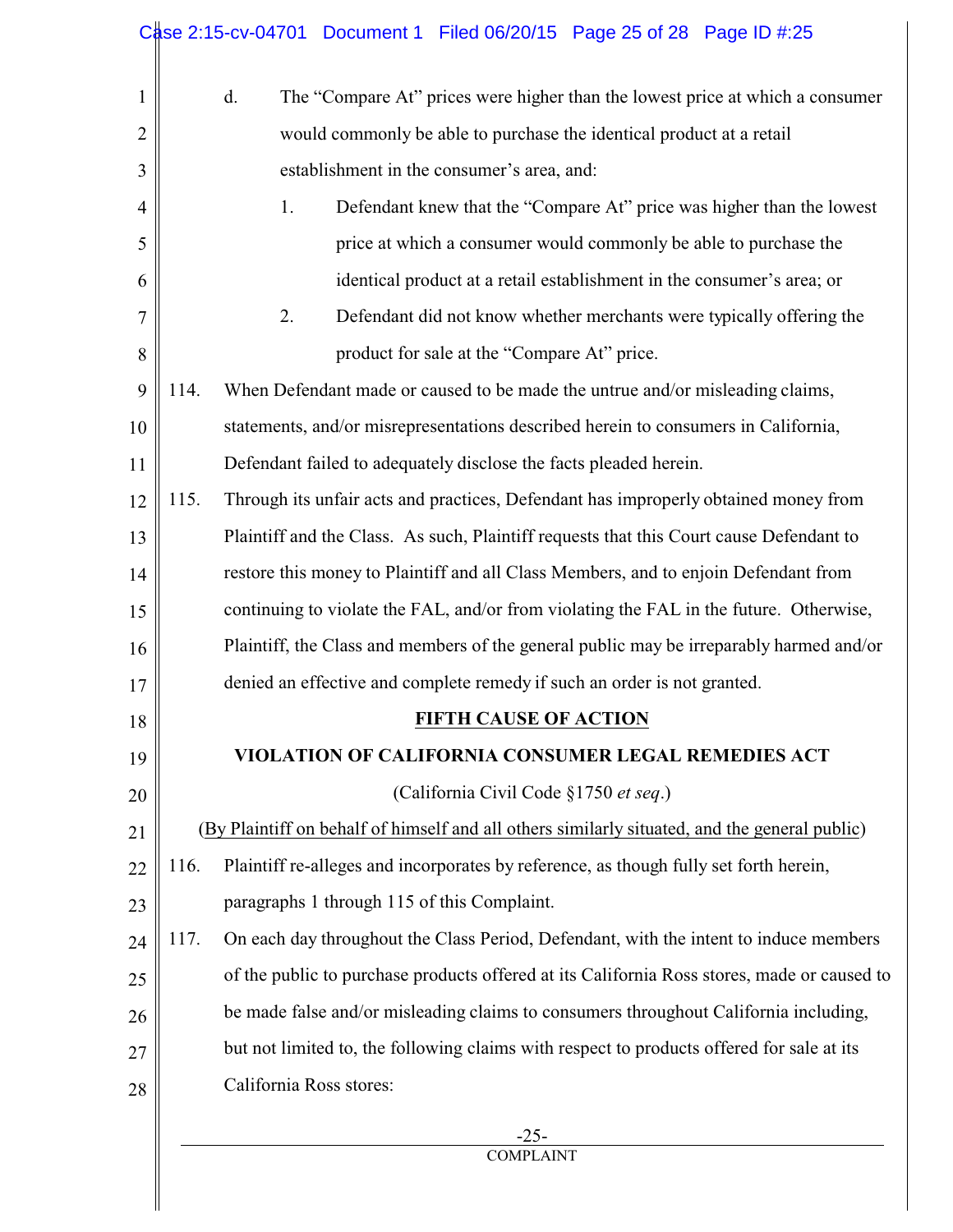|      | between the "Compare At" price and the "Ross Price"; and,<br>$b$ .<br>The existence and/or amount of the savings to a consumer purchasing a particular |
|------|--------------------------------------------------------------------------------------------------------------------------------------------------------|
|      |                                                                                                                                                        |
|      |                                                                                                                                                        |
|      | product from Defendant instead of another merchant represented by the difference                                                                       |
|      | between the "Compare At" price and the "Ross Price."                                                                                                   |
| 118. | Plaintiff and each member of the proposed Class are "consumers" within the meaning of                                                                  |
|      | Civil Code $$1761(d)$ .                                                                                                                                |
| 119. | Defendant's sale of clothing and other merchandise at its Ross stores in California to                                                                 |
|      | Plaintiff and other Class Members are "transactions" within the meaning of Civil Code                                                                  |
|      | §1761(e).                                                                                                                                              |
| 120. | The clothing and other merchandise purchased by Plaintiff and other Class Members at                                                                   |
|      | Defendant's Ross stores in California throughout the Class Period are "goods" within the                                                               |
|      | meaning of Civil Code $\S 1761(a)$ .                                                                                                                   |
| 121. | Defendant has engaged in unfair methods of competition, and/or unfair and/or deceptive                                                                 |
|      | acts or practices against Plaintiff and other Class Members, in violation of the CLRA, by                                                              |
|      | making false and/or misleading statements of fact concerning the reasons for, the                                                                      |
|      | existence of, and/or the amount(s) of price reductions for its products sold to Plaintiff and                                                          |
|      | other Class Members at its California Ross stores throughout the Class Period.                                                                         |
|      | Defendant provided a false and/or misleading "Compare At" price on the price tags of the                                                               |
|      | items sold in its California Ross stores, and compared that false and/or misleading                                                                    |
|      | "Compare At" price to the "Ross Price" at which Defendant sold the items, to give the                                                                  |
|      | illusion to consumers that they were receiving a discount, or achieving a saving or                                                                    |
|      | bargain when compared to the purchase of those same items at other retailers in the                                                                    |
|      | consumer's area. The promised discounts, savings, and/or bargains, however, were false.                                                                |
| 122. | Defendant's acts and/or practices described herein are in violation of Civil Code                                                                      |
|      | §1770(a)(13).                                                                                                                                          |
| 123. | As a result of Defendant's acts and/or practices described herein, Plaintiff and other Class                                                           |
|      | Members have been damaged in that Defendant's unlawful, false and/or misleading acts                                                                   |
|      | $-26-$<br><b>COMPLAINT</b>                                                                                                                             |
|      |                                                                                                                                                        |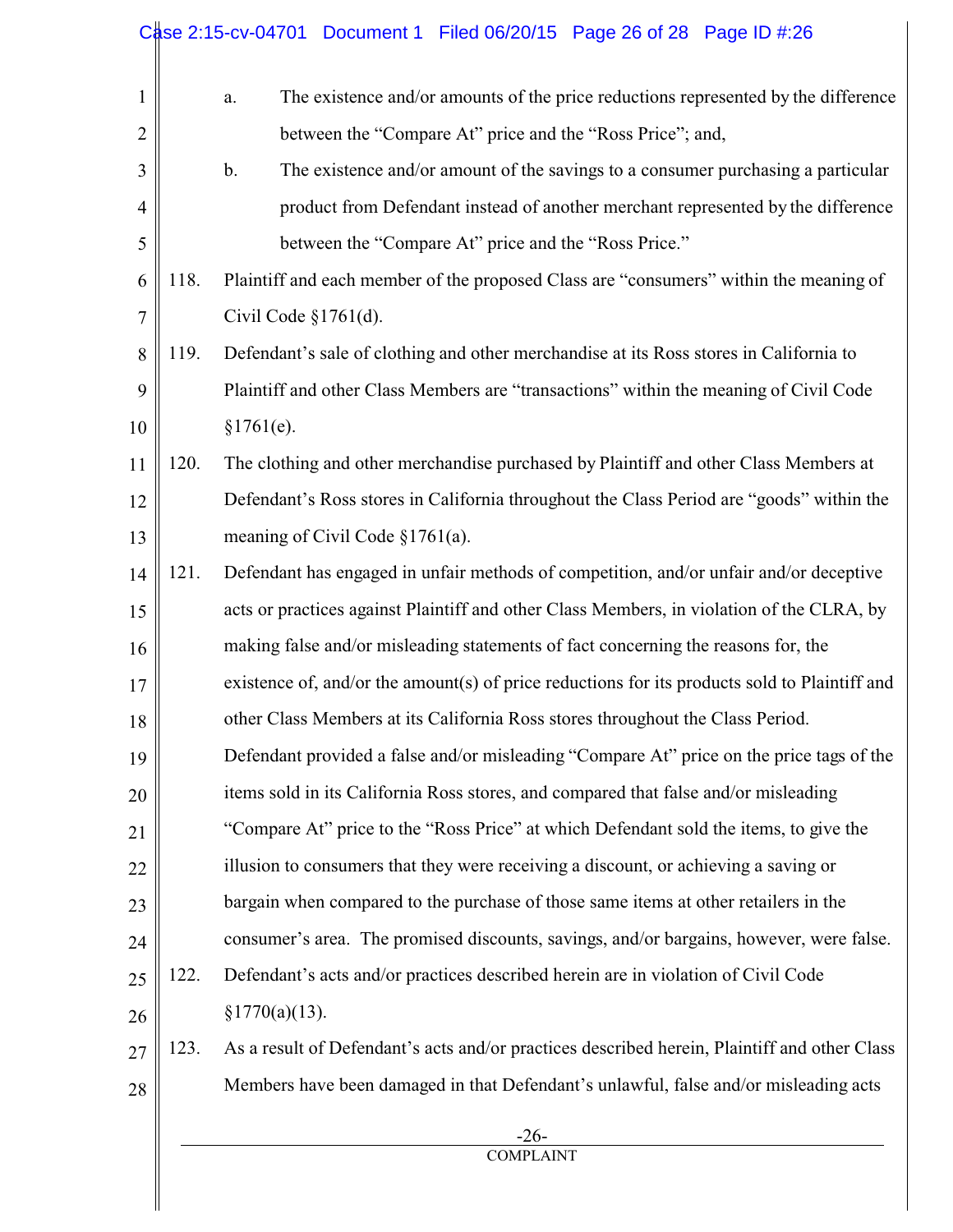# Case 2:15-cv-04701 Document 1 Filed 06/20/15 Page 27 of 28 Page ID #:27

| $\mathbf{1}$   | and/or practices described herein played a substantial and material role in Plaintiff's and       |
|----------------|---------------------------------------------------------------------------------------------------|
| $\overline{2}$ | other Class Members' decisions to purchase products at Defendant's Ross stores in                 |
| 3              | California. Absent these acts and/or practices, Plaintiff and other Class Members would           |
| $\overline{4}$ | not have purchased the products that they did from Defendant.                                     |
| 5              | Pursuant to California Civil Code §1780(a)(2), Plaintiff, on behalf of himself and all<br>124.    |
| 6              | other Class Members, requests that this Court enjoin Defendant from continuing to                 |
| 7              | engage in the unlawful and deceptive methods, acts and/or practices alleged herein.               |
| 8              | Unless Defendant is permanently enjoined from continuing to engage in such violations             |
| 9              | of the CLRA, California consumers will continue to be damaged by Defendant's acts                 |
| 10             | and/or practices in the same way as those acts and/or practices have damaged Plaintiff            |
| 11             | and other Class Members.                                                                          |
| 12             |                                                                                                   |
| 13             | <b>PRAYER FOR RELIEF</b>                                                                          |
| 14             | WHEREFORE, Plaintiff, on behalf of himself and on behalf of all members of the                    |
| 15             | proposed Class herein, prays for judgment against Defendants as follows:                          |
| 16             | <b>CLASS CERTIFICATION:</b>                                                                       |
| 17             | An order certifying that this action may be maintained as a class action, that Plaintiff be<br>1. |
| 18             | appointed Class Representative, and Plaintiff's counsel be appointed Class Counsel.               |
| 19             | <b>VIOLATION OF BUSINESS &amp; PROFESSIONS CODE §§17200 et seq., and 17500 et seq.:</b>           |
| 20             | 2.<br>A judgment awarding Plaintiff and all members of the Class restitution and/or other         |
| 21             | equitable relief, including, without limitation, restitutionary disgorgement of all profits       |
| 22             | and unjust enrichment that Defendant obtained from Plaintiff and the Class as a result of         |
| 23             | its unlawful, unfair and fraudulent business practices described herein.                          |
| 24             | 3.<br>An order enjoining Defendant from continuing to violate the UCL and/or FAL as               |
| 25             | described herein, and/or an order enjoying Defendant from violating the UCL and/or FAL            |
| 26             | in the future.                                                                                    |
| 27             | A judgment awarding Plaintiff his costs of suit; including reasonable attorneys' fees<br>4.       |
| 28             | pursuant to Code of Civil Procedure §1021.5 and as otherwise permitted by statute or              |
|                | $-27-$                                                                                            |
|                | <b>COMPLAINT</b>                                                                                  |